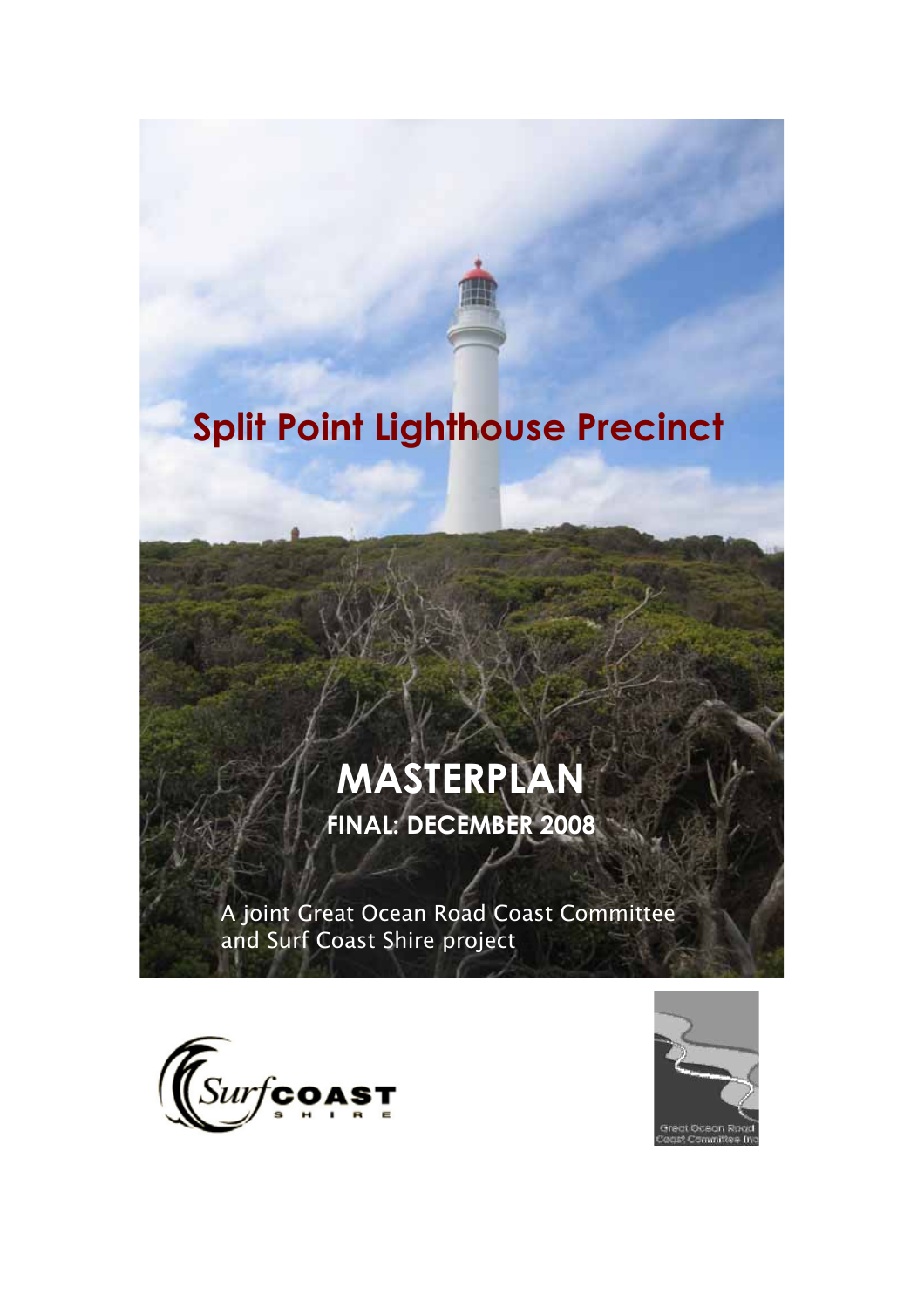## **INTRODUCTION**

The Split Point precinct in Aireys Inlet is one of the highlights of the western Victorian coast, combining spectacular coastal scenery, high biodiversity, heritage buildings, beaches, Aboriginal sites and significant geological features.

The precinct is a key visitor destination, particularly in summer, and is also home to permanent and occasional residents who value the precinct highly. At peak times the precinct can become overcrowded to the point where the very basis of its attractiveness is threatened. The area requires carefully planned management intervention to preserve its special values and to enrich visitor experiences through high quality recreation and interpretation facilities.

The development and implementation of a masterplan for the precinct aims to meet the needs of tourists, local visitors, local authorities, businesses and residents, without jeopardising the unique sense of place and natural values of the precinct. In particular, the masterplan aims to preserve the unspoilt, natural, pedestrian-friendly character of the precinct, by protecting natural, cultural and landscape values and minimising visitor impacts.

Land in the Split Point precinct is mostly either privately owned or public land managed by the Surf Coast Shire or Great Ocean Road Coast Committee (GORCC). This plan relates only to public land in the precinct.

The Shire and GORCC have taken a collaborative approach to this project to ensure consistency of standards across the precinct and to holistic solutions to the precinct's problems. Responsibility for implementing the plan will lie with the Shire on land they manage and GORCC on land they manage.

The masterplan provides a range of proposals, varying in scale and scope, that fit within a cohesive overall scheme.

#### **Disclaimer**

This publication may be of assistance to you but the Great Ocean Road Coast Committee and Surf Coast Shire do not guarantee that it is without flaw of any kind or is wholly appropriate for your particular purposes and therefore disclaims liability for any error, loss or other consequences arising from you relying on any information in this publication.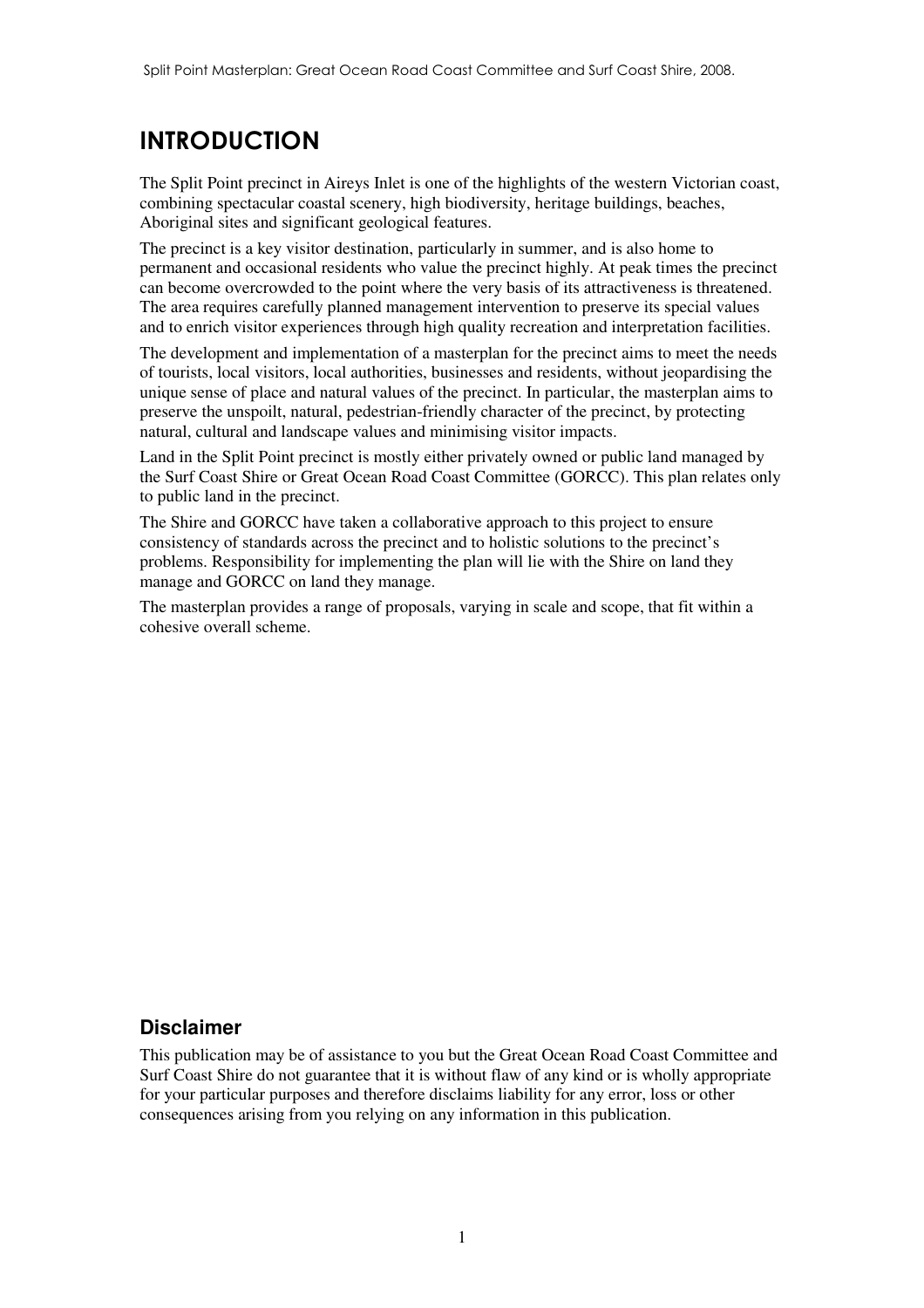## **TABLE OF CONTENTS**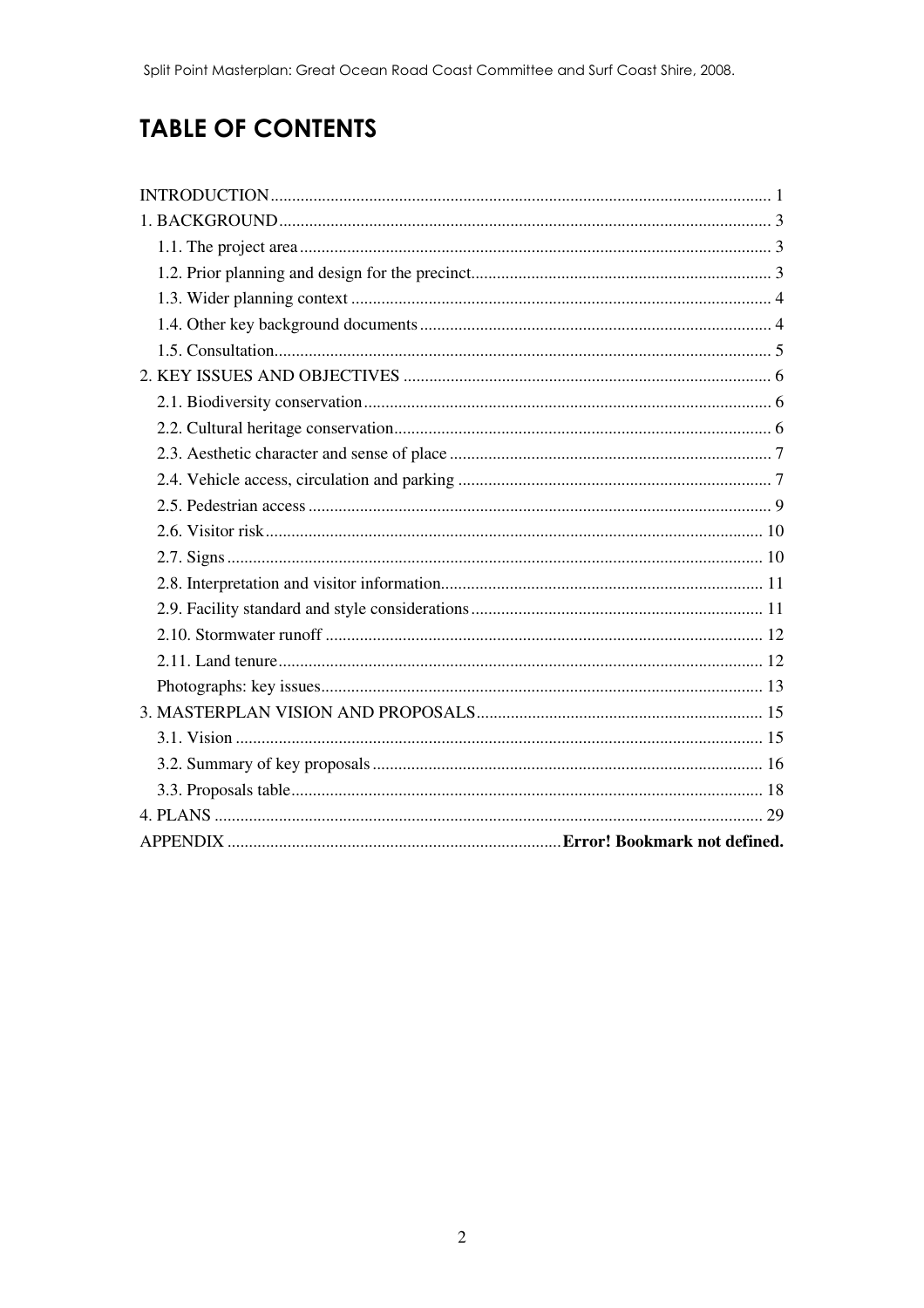## 1. BACKGROUND

### *1.1. The project area*

This masterplan deals with public land in the Aireys Inlet lighthouse precinct. For the purposes of this masterplan the precinct is regarded as the area bounded by Step Beach and the Painkalac Creek mouth on the coast and by Inlet Crescent (South and North) on the Great Ocean Road, as shown on the map below.

The project area excludes the Great Ocean Road and bottom shops, but the project considers the influences of these and other adjacent areas on the precinct. The project area adjoins the Eagle Rock Marine Sanctuary, managed by Parks Victoria, and contains some proposals pertinent to the Sanctuary.



Above: the study area is outlined in pink. The blue shaded area is managed by the Great Ocean Road Coast Committee. Unshaded areas are either private property or Shire-managed reserves.

## *1.2. Prior planning and design for the precinct*

The Split Point lighthouse and the public reserves and roads around it have been the subject of numerous studies and plans. Several projects have been undertaken to tackle problems with vehicle and pedestrian circulation relating to the area's dual role as a tourist and residential precinct. Other projects have been undertaken to guide biodiversity conservation, tourism activities and the provision of recreational facilities like pathways.

Together, these documents and the research and community input that underpins them, provide a valuable background for this masterplan. This masterplan aims to take a fresh look at issues and solutions while making use of the many good recommendations and hours of community input that underlie the past 7 years of studies and plans.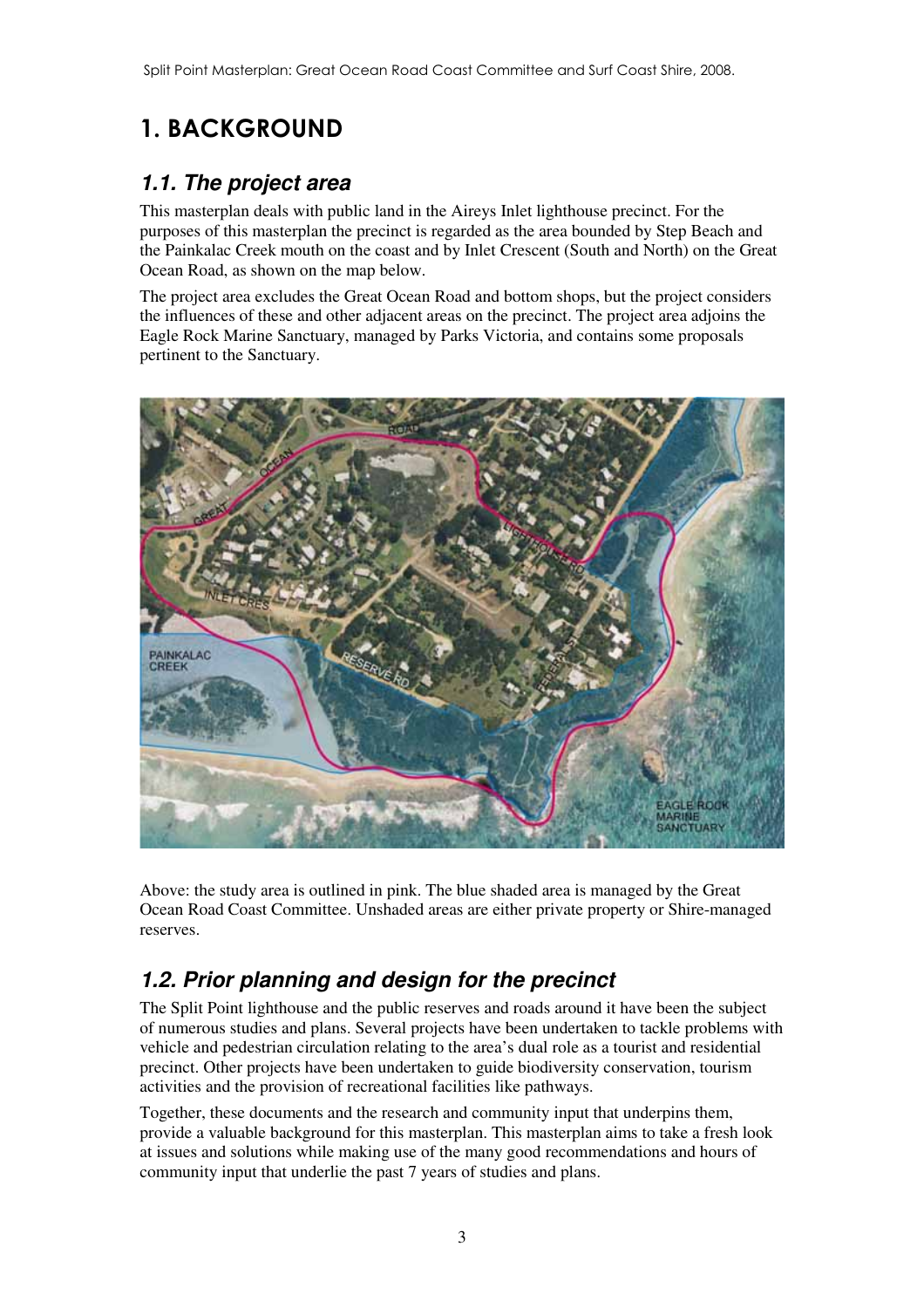The main references are:

- The Robert Morgan Report (2004) into vehicle and pedestrian traffic issues and parking.
- The Pathfinder Marketing Report (2000) into the viability of the lighthouse as a tourist attraction, focusing on the potential for lighthouse tours.
- A discussion paper for the Aireys Inlet District Association (AIDA) by Ian Porter looking at ways of dealing with tourist and resident needs/preferences, along with other work along similar lines by the Friends of the Lighthouse Precinct.
- The recommendations of the Split Point Lighthouse Tourist Precinct Advisory Committee (SPLTPAC, 2000)

### *1.3. Wider planning context*

This plan sits within the context of a number of state, regional and local plans and strategies. They include the Victorian Coastal Strategy (2002), the Great Ocean Road Region Strategy (DSE 2004), the Great Ocean Road Landscape Character Assessment Study (DSE 2003) and the Surf Coast Shire Planning Scheme which includes a township strategy for Aireys Inlet to Eastern View in the Municipal Strategic Statement at Clause 21.13.

The Aireys Inlet to Eastern View Strategy emphasises state and local policy related to the context of the townships. The Strategy states that development pressure should be kept away from small townships like Aireys Inlet and the focus should be on protection and enhancement of unique coastal character and natural and cultural values.

The Victorian Coastal Strategy underpins this plan. It contains a hierarchy of principles, which states that decision makers' priorities should be to:

- 1. provide for the protection of significant environmental features;
- 2. ensure the sustainable use of natural coastal resources;
- 3. undertake integrated planning and provide direction for the future, and
- 4. when the above principles have been met, facilitate sustainable development on the coast within existing modified and resilient environments where the demand for services is evident and requires management.

The emphasis on conservation of natural, cultural and social heritage that is established through the wider planning context is a central theme of this masterplan.

### *1.4. Other key background documents*

Other guidance relating to planning, design and landscape management is provided by the Great Ocean Road Coast Committee's *Environment and Land Management Plan* (2006)*, Coastal Spaces* reports (DSE 2006), the *Painkalac Creek Estuary Management Plan* (Surf Coast Shire 2006), the *Central West Estuaries Coastal Action Plan* (Western Coastal Board 2005) and *Siting and Design Guidelines for Structures on the Victorian Coast* (VCC 1998).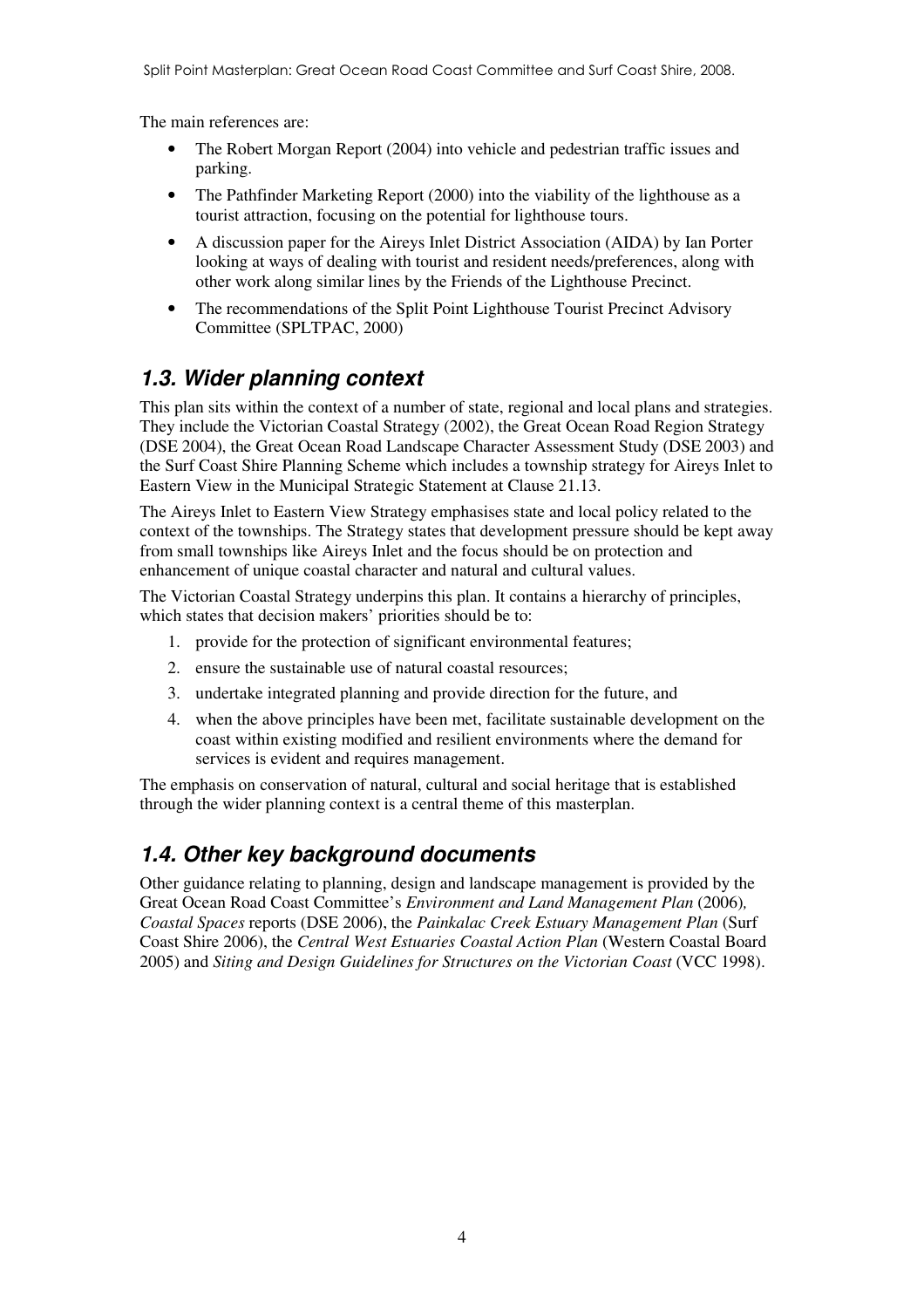### *1.5. Consultation*

This plan has been prepared with input from a number of people and groups, as outlined below. Their input is gratefully acknowledged.

Consultation during the preparation of this plan aimed to ensure the plan was comprehensive and representative of a wide range of views and community and agency priorities. A joint working party of Great Ocean Road Coast Committee members and Surf Coast Shire councillors jointly oversaw development of the masterplan.

- The masterplan advisory group: a small group of precinct residents was formed to ensure that the GORCC/Shire planning team were aware of relevant issues from the perspective of precinct residents. Group members were invited to participate on the basis of their experience of the precinct, their exposure to prior planning processes and their ability to reach wider community networks. The group met regularly and contributed significantly to the key issues, objectives, proposals and guidelines contained in this plan.
- **The Department of Sustainability and Environment**. DSE provided input in relation to State Government policy and priorities, particularly in regard to the conservation of natural and cultural values and the provision of appropriate access, recreation and interpretation opportunities to the wider public. The plan has been endorsed by DSE.
- **The Surf Coast Shire.** The Shire are a partner in the plan and provided input in relation to past planning and design, the local planning context, consultation requirements, infrastructure design and community values.
- **Vic Roads.** Vic Roads provided input in relation to the Great Ocean Road interface and issues around public access between the skatepark area and bottom shops.
- **Parks Victoria.** Parks Victoria provided input in relation to nature conservation and the Eagle Rock Marine Sanctuary.
- **Local residents.** A number of local residents contacted GORCC to discuss key issues and ideas for the precinct.
- **The Aireys Inlet District Association** (AIDA). AIDA provided information relating to past processes and plans and provided links to other local people.
- **The Painkalac Creek Estuary Management Plan Implementation Committee**. The Committee provided feedback on the preliminary plan's key issues and objectives.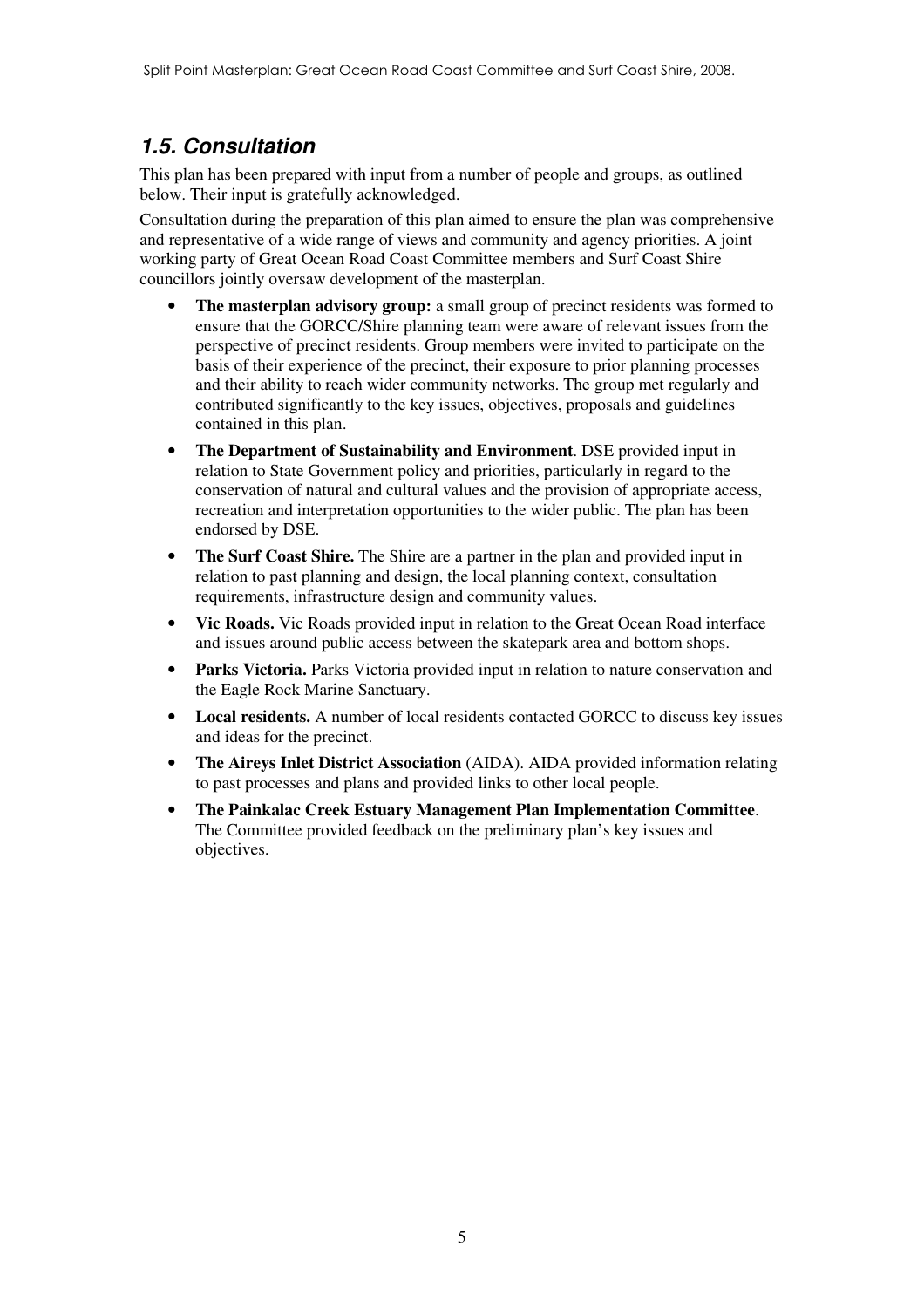## 2. KEY ISSUES AND OBJECTIVES

The following key issues and objectives have been identified by the project team and through discussions with stakeholders. These key issues and objectives are also consistent with the masterplan's key background documents.

### *2.1. Biodiversity conservation*

The precinct's coastal reserves contain Coastal Headland Scrub vegetation that has a high conservation status and provides habitat for the threatened rufous bristlebird and swamp antechinus. The Friends of Aireys Inlet Coastal Reserve Weed Action Plan (2007) provides an excellent range of conservation proposals.

The long term aim of the Great Ocean Road Coast Committee, Shire and volunteer groups is to get rid of weeds throughout the precinct's coastal reserves and to foster healthy and intact native vegetation communities. This requires, in addition to direct weed control and revegetation effort, attention to the design and maintenance of visitor facilities to keep visitors off native vegetation and to educate them about its value.

#### **BIODIVERSITY CONSERVATION OBJECTIVES**

- 1. Conserve and enhance native vegetation in the coastal and estuarine reserves and some road reserves.
- 2. Gradually replace environmental weeds like coast wattle, coast tea tree and hakeas with local species, working in stages to maintain a mosaic of wildlife habitat.
- 3. Encourage private property holders to grow non-invasive and local species.
- 4. Manage grass to limit its spread into native vegetation, particularly estuarine vegetation communities.
- 5. Continue to work with groups like the Friends of Aireys Inlet's Coastal Reserves on native vegetation conservation.
- 6. Conserve fauna, particularly threatened species, primarily by improving habitat.

### *2.2. Cultural heritage conservation*

The lighthouse precinct contains several non-indigenous and Aboriginal heritage sites. Conservation requirements for the lighthouse, stables and other non-indigenous heritage structures are not discussed in this plan. Conservation requirements for the area's known Aboriginal sites have been discussed with the Wathaurong Aboriginal Cooperative.

Cultural heritage is the central theme of the Lighthouse Heritage Trail and should continue to be. Some of the existing interpretation of cultural heritage is quite generic and could be improved by relating interpretation more specifically to the precinct's heritage features.

### **CULTURAL HERITAGE CONSERVATION OBJECTIVES**

- 1. Conserve Aboriginal heritage sites in partnership with Aboriginal representative bodies.
- 2. Conserve non-indigenous heritage features, structures and landscape character in line with Shire heritage controls
- 3. Interpret cultural heritage values to visitors in ways that enrich visitor experiences and contribute to the conservation of heritage sites.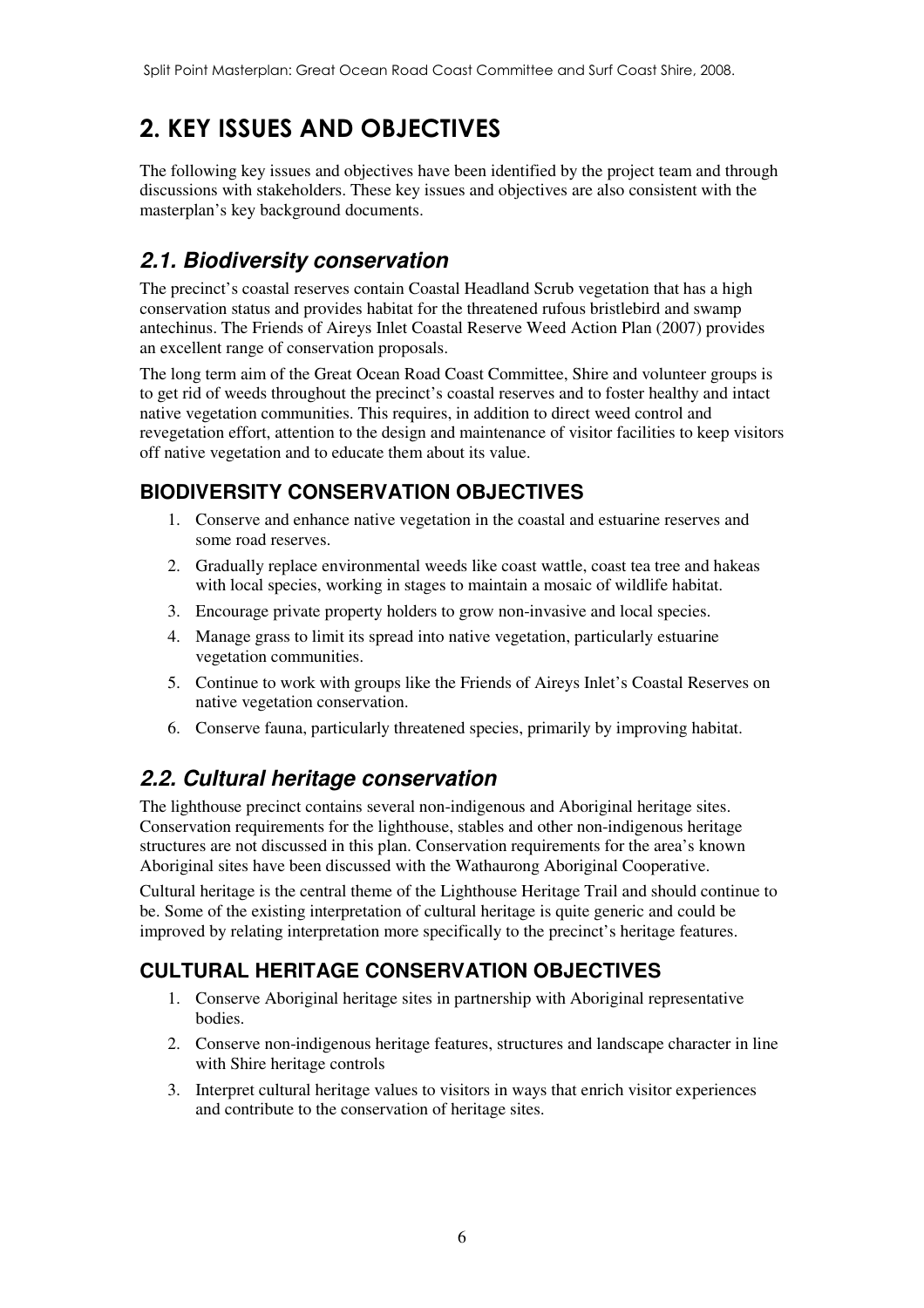### *2.3. Aesthetic character and sense of place*

The whole of Aireys Inlet has a rare undeveloped, earthy character that is loved and defended by the local community. This character increasingly contrasts with the more developed character of other coastal towns like Torquay and Lorne.

The Split Point precinct likewise has a peaceful, unspoilt character that enhances the natural sense of place defined by the sky, sea, earth, cliffs, native vegetation and fauna. The lighthouse precinct's heritage buildings, fencelines, grassy open spaces and paths add a historic and semi-rural character.

Preserving these special characteristics is important not only for local residents but for visitors as well, as the precinct offers visitors an uncomplicated experience of rich natural, aesthetic and cultural values.

The character and standards of the precinct's visitor facilities also contribute to its sense of place, as discussed in 2.9.

Visual impacts detract from the precinct's aesthetic character and sense of place. Powerlines, signs, degraded facilities and damaged native vegetation have significant impacts on many parts of the precinct. Wide open roads and road verges (Reserve Rd and Federal St) detract from key views of the lighthouse.

#### **AESTHETIC CHARACTER OBJECTIVES**

- 1. Preserve the unique aesthetic character and sense of place of the precinct.
- 2. Improve the aesthetic quality of the lighthouse surrounds and other standout features of the precinct.
- 3. Preserve the precinct's naturalness by reducing visitors' impacts on vegetation and soils.
- 4. Reduce the impacts of powerlines, signs and other features that reduce the aesthetic value of the streetscape.

### *2.4. Vehicle access, circulation and parking*

This has long been a difficult issue in the precinct, as it is in many coastal areas where normally quiet, physically small residential streets and parking spaces can become choked with tourist traffic.

Issues around access, traffic and parking include the following:

- The lighthouse acts as a beacon to tourists driving on the Great Ocean Road, drawing them into the precinct.
- The precinct's roads are all local residential streets, so at busy times, tourist traffic diminishes the precinct's residential amenity.
- The precinct has a limited parking capacity and can not meet demand at peak times. Increasing parking capacity to meet peak demand would have unacceptable impacts.
- Drivers encroaching into vegetation and onto verges to park, cause environmental and aesthetic impacts as well as exacerbating traffic congestion and limiting access.
- The precinct's unsealed roads are not well suited to high traffic volumes and large vehicles, however residents value the informal aesthetic qualities of gravel roads.
- Because all of the precinct's roads are open residential streets there is limited potential to regulate the amount of tourist traffic using them, or to keep visitors from driving until they are as close as possible to the lighthouse.
- The precinct's roads are also used by pedestrians, so pedestrians are inconvenienced and feel endangered at busy times.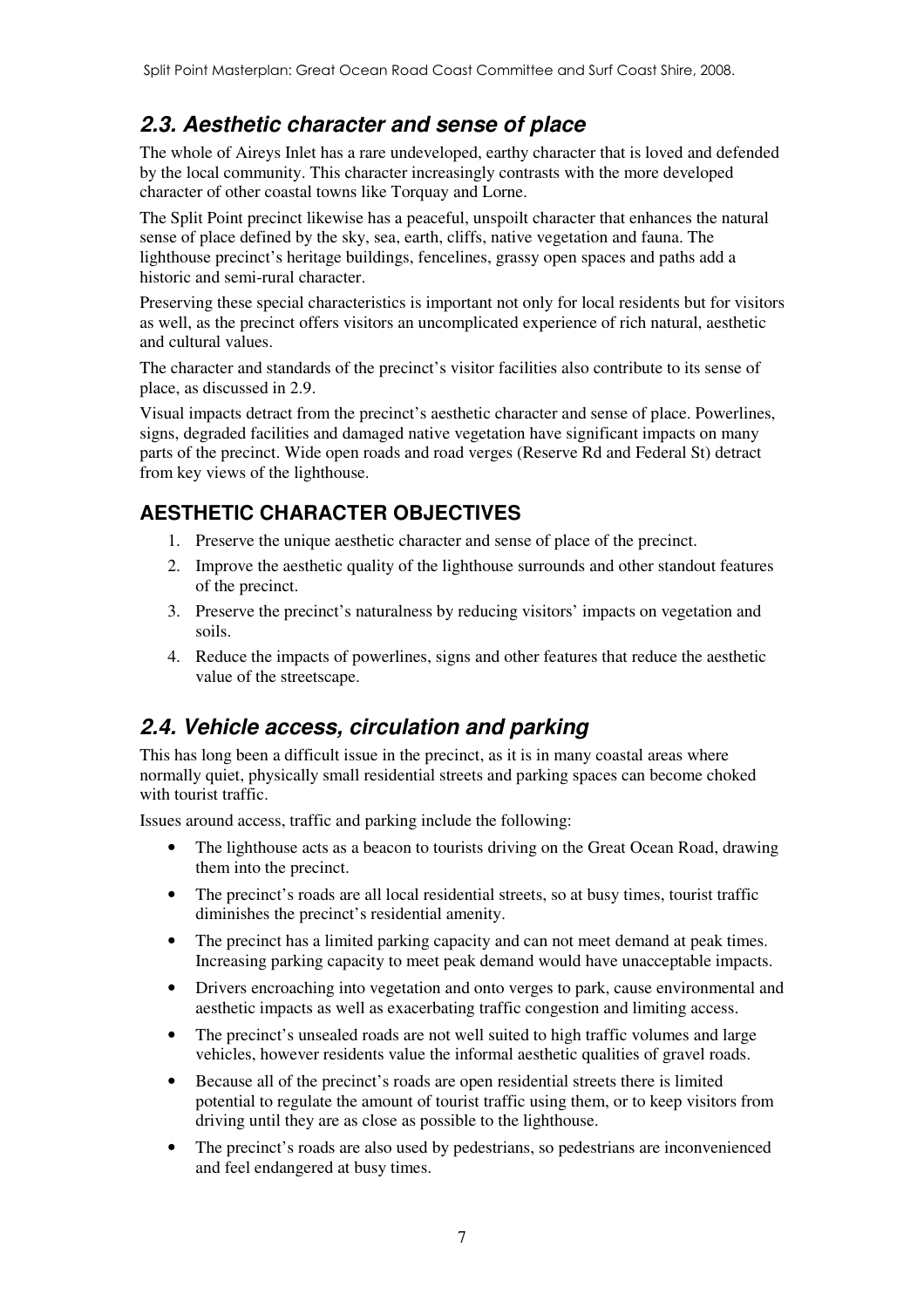- The Step Beach carpark is the primary carpark for lighthouse visitors as well as surfers, Marine Sanctuary visitors, sightseers and walkers. It provides good access to the lighthouse for people with limited mobility.
- The Step Beach and skatepark carparks have developed ad hoc, not by design, and are functionally and aesthetically substandard.
- Vehicle speeds can seem excessive to pedestrians who share the roads with vehicles.

Several plans have been developed in response to these issues over the past ten years. This plan's proposals are generally in line with those previously documented, particularly in the Review of Traffic Management (Morgan 2004) and findings of the Split Point Lighthouse Tourist Precinct Advisory Committee (SPLTPAC, 2000).

One response to traffic and parking issues that was investigated in the 2004 traffic study and is keenly supported by local residents is a 'pedestrian precinct' concept based on directing tourist traffic to parking areas close to the Great Ocean Road ('lower parking areas') and having visitors experience the precinct on foot from there. The aim of the concept is to reduce the impact of traffic on the precinct and achieve an equitable, harmonious sharing of streets between vehicles and pedestrians.

The pedestrian-precinct concept depends on the availability of a substantial lower parking area, however most potential sites are unsuitable due to limited capacity, aesthetic impacts or loss of recreational space. Furthermore, unlike other 'park and walk' situations (e.g. the Cape Otway lighthouse), where vehicles are physically prevented from travelling beyond a certain point in the Split Point precinct visitors would be expected to walk despite the fact that vehicle access is unrestricted.

Because of the above constraints, which are intractable, the pedestrian-precinct concept is achievable only to a limited degree. While the masterplan contains a number of proposals aimed at encouraging visitors to park and walk, dispersal of traffic throughout the precinct will continue.

Strategies are also required to encourage people to drive slowly in the precinct. As proposed in the Morgan and SPLTPAC reports, a combination of road narrowing, roadside plantings and other design strategies are likely to help. The details of these alterations will be resolved by the Surf Coast Shire, as the responsible road authority in the development of a traffic management plan for the precinct residents.

During the process of public comment on the draft masterplan in October and November, 2008, vehicle access, traffic and parking emerged as the primary issues of concern to local residents. A large proportion of respondents asserted that the draft plan's proposals relating to traffic and parking were inadequate and based on insufficient data and analysis. Respondents strongly supported the draft plan's traffic objectives (below) but did not believe the plan's proposals would achieve the objectives. In response to that feedback, the final masterplan proposes a more detailed traffic study and the development of a traffic management plan that is consistent with the masterplan's objectives.

#### **VEHICLE ACCESS, TRAFFIC AND PARKING OBJECTIVES**

- 1. Reduce negative impacts from vehicle traffic across the precinct in the long and short term.
- 2. Provide clear direction to tourists about access and parking, to minimise traffic problems associated with visitors searching for parking spaces.
- 3. Provide designated parking spaces for long vehicles, concentrating long vehicle parking in areas where their impacts will be minimised.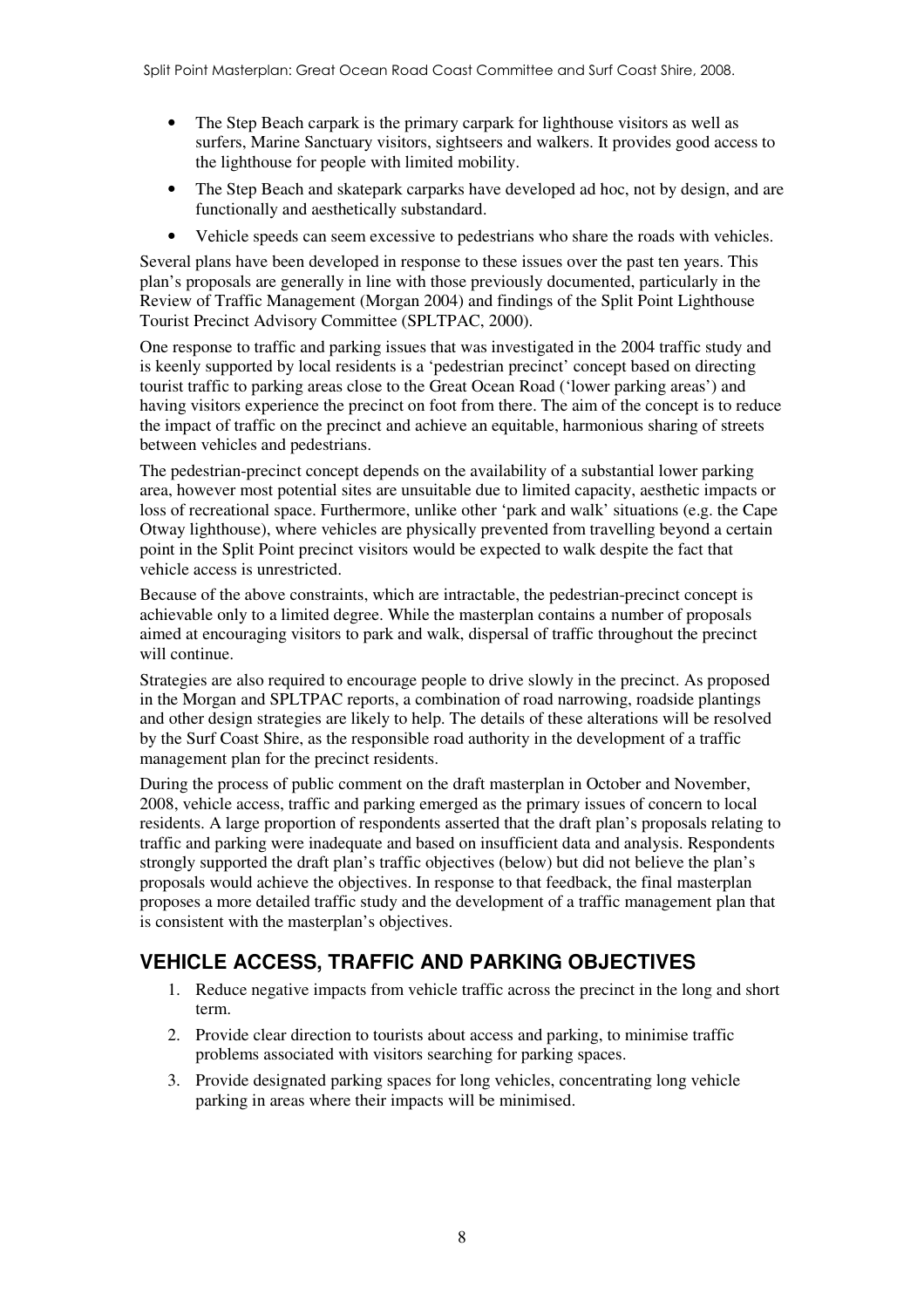- 4. Provide enough parking capacity for busy days but not peak days, accepting that for approximately ten days per year the demand for parking spaces in the precinct will exceed supply<sup>1</sup>.
- 5. Encourage low vehicle speeds and shared use of roads, principally through design rather than signs.
- 6. Limit the impacts of large vehicles (particularly large buses) on the precinct while maintaining access for large service and emergency vehicles.
- 7. Use the findings and outcomes of the Morgan Report (2004), Citizens Jury (2007), SPLTPAC (2000) and other processes dealing with roads, traffic, traffic calming and parking.

#### *2.5. Pedestrian access*

The area provides enjoyable walking, offering great coastal scenery as well as experiences of the area's natural and cultural features.

The Lighthouse Heritage Trail is used as a way of linking the key points of interest and encouraging visitors to park and walk from the lower parking areas. The link it provides between the lighthouse and the lower parking areas, Painkalac Creek mouth and beach is particularly important. The quality of this link, on the steep hill up to Split Point, is crucial to the value of the trail in encouraging visitors to walk from the lower parking areas.

As with the roads, the character of the paths contributes to the undeveloped character of the precinct. The texture and colour of existing gravel paths suit the surrounding scrub and soils, although on slopes these materials are slippery and prone to erosion.

In general the precinct's streets are 'shared', meaning they provide access for vehicles and pedestrians. Generally sharing promotes lower traffic speeds and provides good pedestrian access. Lighthouse Road is an exception, as its 'collector road' function, combined with low kerbing, make it a threatening space for pedestrians to share with vehicles. The Surf Coast Shire Pathways Strategy<sup>2</sup> and this plan propose a 'local path' (footpath) for the Lighthouse Road verge.

Federal Street is meant to be a shared space but looks like a normal street, limiting the success of the sharing concept. Previous plans have proposed a distinctive surface for the street to make it less 'road-like', as detailed in proposal 2.3.

The Surf Coast Walk traverses the precinct and provides an ideal opportunity for longer walks. Likewise there are good opportunities to link from the precinct to walking tracks up the Painkalac Creek valley and to Fairhaven.

In general, the success of the area's paths in encouraging visitors to see the precinct on foot, instead of by car, is constrained by poor standards and a lack of directional information. Poor path standards also limit access for people with disabilities or with prams.

#### **PEDESTRIAN ACCESS OBJECTIVES**

 $\overline{a}$ 

- 1. Use the quality of paths and the quality of experiences they provide to encourage visitors to access the precinct on foot.
- 2. Wherever practicable, provide access for people with disabilities.

<sup>&</sup>lt;sup>1</sup> Based on Austroads (2008) standards and the parking demand study carried out as part of the Morgan report (2004). A new parking demand study should be undertaken as part of the Traffic Management Plan development.

 $2^2$  The Pathways Strategy (2006) provides a number of recommendations for paths in the precinct. This masterplan's pathway proposals are consistent with the Pathways Strategy.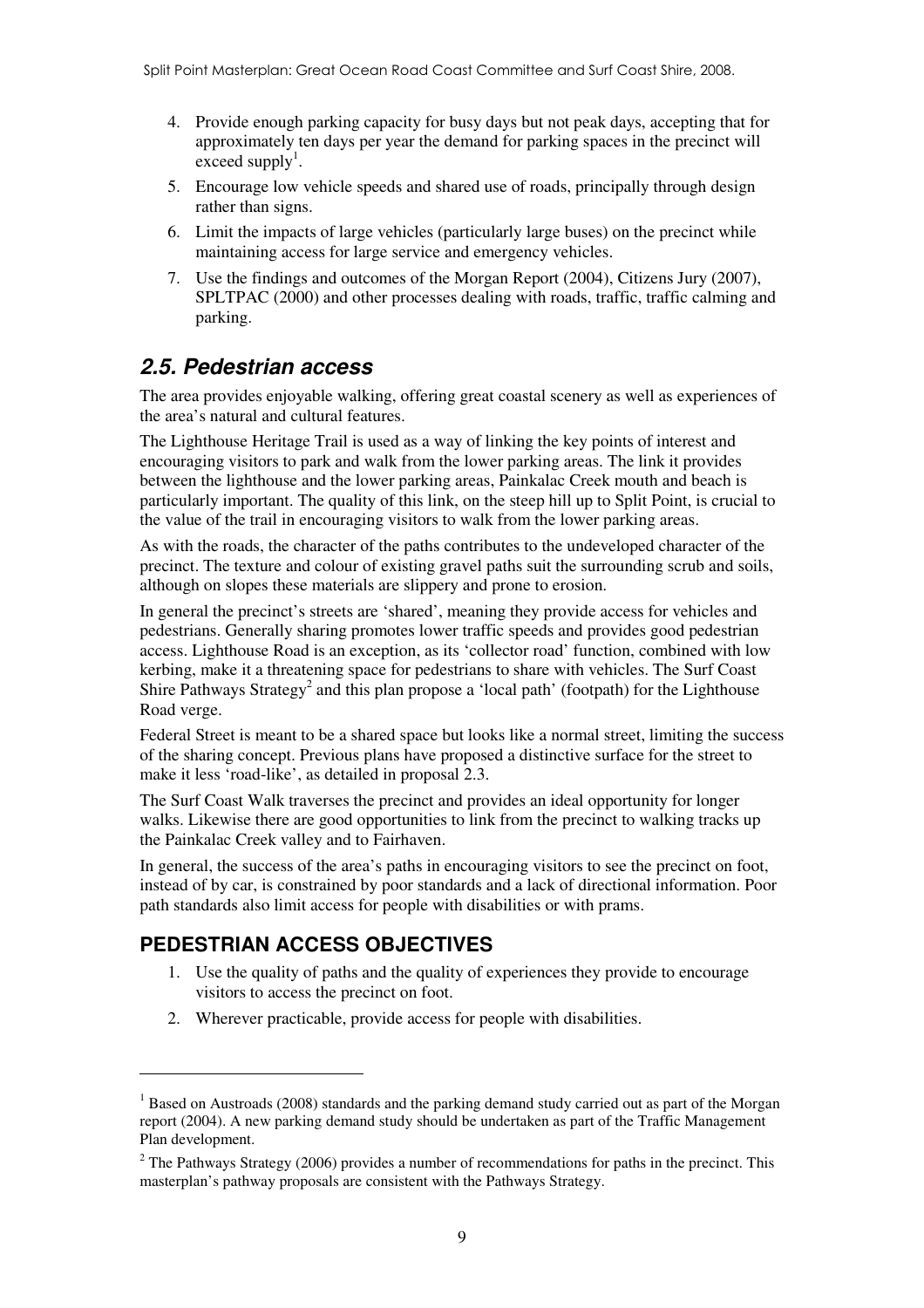- 3. Improve accessibility and decrease environmental impacts by providing hard surfaces on steep and high-use paths, improving drainage and path definition and improving path maintenance.
- 4. Provide links to existing and proposed paths on surrounding land.
- 5. Provide clear directional signs for pedestrians.

#### *2.6. Visitor risk*

The cliffs pose significant risks for visitors. Rockfall risks are currently managed using warning signs and a pedestrian barrier fence keeping walkers away from the base of the cliff east of the creek mouth. Falling risks are managed by directing walkers away from cliffs using safe path alignments, together with warning signs. At cliff top lookouts, safety railings are present but railings with full balustrades are required. There is an ongoing need for occasional geotechnical assessments to gauge the risk of cliff collapse.

Predicted sea level rises caused by climate change may exacerbate coastal erosion.

Road traffic risks are generally low but are slightly higher in Lighthouse Road and Federal Street due to problems around shared pedestrian and vehicle use of the roadways, as discussed above in 2.5.

Risks of minor falls on paths are high due to poor path standards and inadequate maintenance.

#### **VISITOR RISK MANAGEMENT OBJECTIVES**

- 1. Continue to manage visitor risk in the precinct according to existing Shire and GORCC standards and procedures.
- 2. Conduct periodic geotechnical assessments of lookout locations to assess their stability and of the cliffs with regard to walkers on both shores and paths.

### *2.7. Signs*

Currently signs festoon the precinct, as they do the whole Great Ocean Road coast, and they vary widely in style and standard. The precinct contains numerous outdated and substandard signs. Signs play an important role in directing visitors around the precinct, as well as conveying risk warnings, regulatory information, interpretation and road rules.

The Great Ocean Road Coast Committee has a sign system that will be applied on GORCCmanaged reserves, covering vehicle and pedestrian directional, interpretation, orientation and management signs. Likewise the Surf Coast Shire has sign standards for use on the reserves they manage. Regulatory and traffic signs are governed by Vic Roads manuals and Australian Standards.

While sign standards differ between agencies the quality, themes and content of visitor information should be consistent across the precinct.

Signs should be audited throughout the precinct. Superfluous, substandard and misleading signs should be culled.

#### **SIGNING OBJECTIVES**

- 1. Minimise negative impacts from signs throughout the precinct.
- 2. Use consistent standards.
- 3. Use sign planning as a strategic approach to signing, rather than adding signs to the precinct ad hoc.
- 4. Provide visitor information at the skatepark parking area, particularly to encourage use of the Lighthouse Heritage Trail. Consider replacing some of the current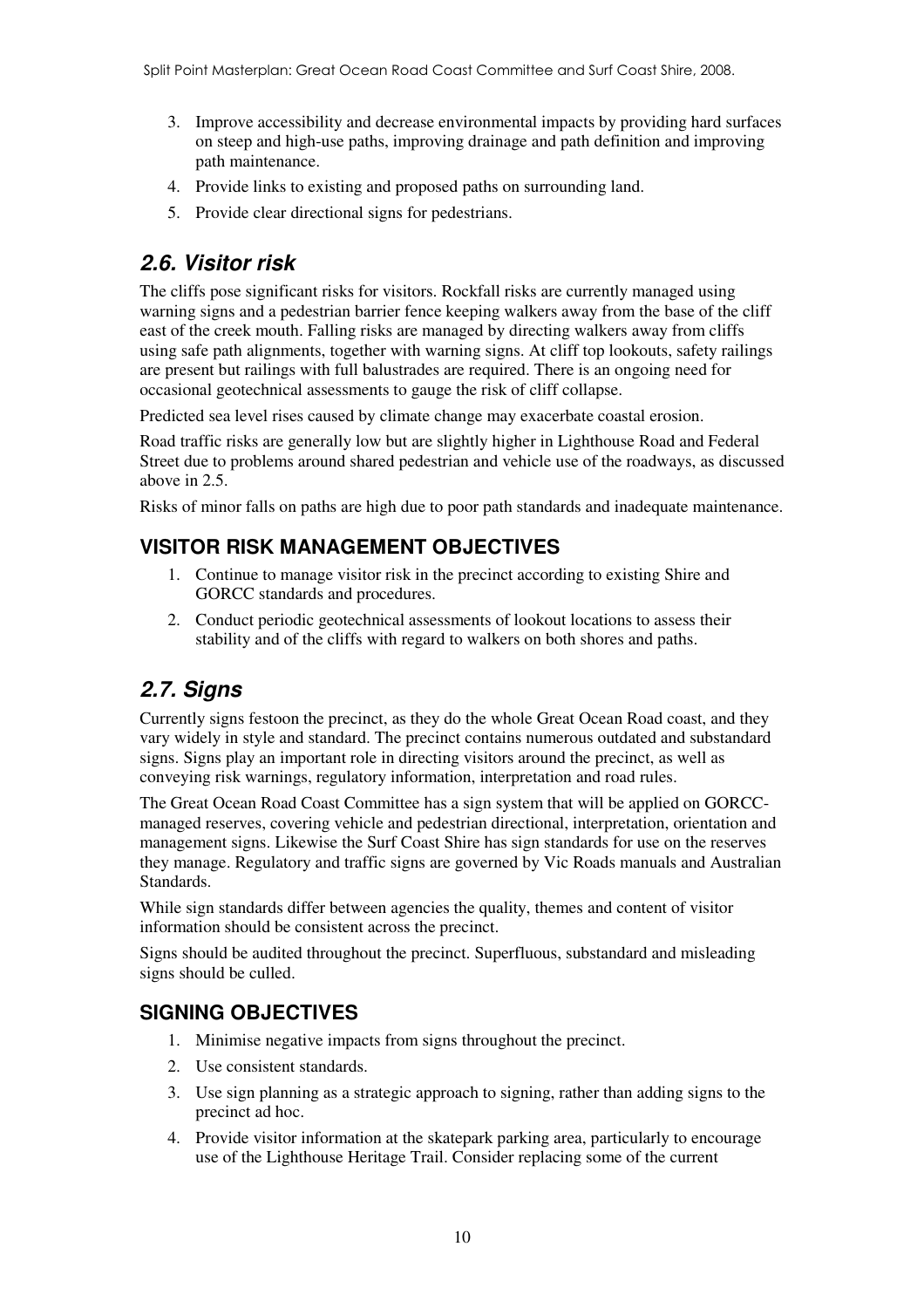commercially oriented information with information about recreation opportunities, or redevelop the shelter to allow both themes to be covered.

5. Ensure parking areas are effectively signed, to help visitors find a park and explore the precinct on foot.

#### *2.8. Interpretation and visitor information*

Heritage interpretation is used to provide insights and reveal hidden meanings in places or features which, without interpretation, would remain hidden. Existing interpretation in the precinct covers natural and cultural themes, including information about the Eagle Rock Marine Sanctuary. Some existing interpretation has reached the end of its service life and should be replaced or removed.

The Lighthouse Heritage Trail is the key interpretive feature and, if well maintained, can encourage visitors to experience the precinct on foot.

Visitor information is limited at present. Good visitor information, including off-site information provided at tourist centres, in publications and online, can add value to visitors' experiences and help them understand access opportunities and constraints. An information shelter that provides detailed information about walking options, natural and cultural themes and the Lighthouse Heritage Trail would act as a visitor focus. The existing shelter at the skatepark parking area could be suitable with some reorganisation of content.

#### **INTERPRETATION OBJECTIVES**

- 1. Provide high quality, well designed interpretation that reflects the area's special values and supports the other objectives of the masterplan.
- 2. Use interpretive experiences as a way of encouraging visitors to access the precinct on foot rather than by car.
- 3. Use a variety of media to interpret, including guided activities, signs, websites etc.
- 4. Promote the area's visitor experiences to influence visitor expectations and behaviour.
- 5. Update the various sources of visitor information (websites etc) to support the objectives and outcomes of the masterplan, e.g. where to park, walk, access interpretation etc.

### *2.9. Facility standard and style considerations*

The standard and style of visitor facilities makes a significant contribution to the overall character of the precinct. The precinct's well worn treated pine structures, routed timber signs and gravel paths convey a low-key character, which fits with the generally unpolished, unspoilt character of Aireys Inlet's open spaces and streetscapes.

The low-key existing facilities have some disadvantages:

- The paths are in poor condition, somewhat unsafe, unsightly and require frequent maintenance on slopes. They also make the precinct inaccessible to people with disabilities (people who can walk as well as those in wheelchairs) or with prams/strollers. Poor path standards in some areas forces walkers to the path edges, damaging vegetation and widening the paths over time.
- The treated pine lookouts have been well sited and function well but the lookout structures in this area should ideally reflect the aesthetic qualities of their setting. In this setting any structures should be designed and constructed to high standards, whilst remaining simple and unpolished in style. The structures should be designed to reflect some of the characteristics (colours, scale, forms and textures) of their setting.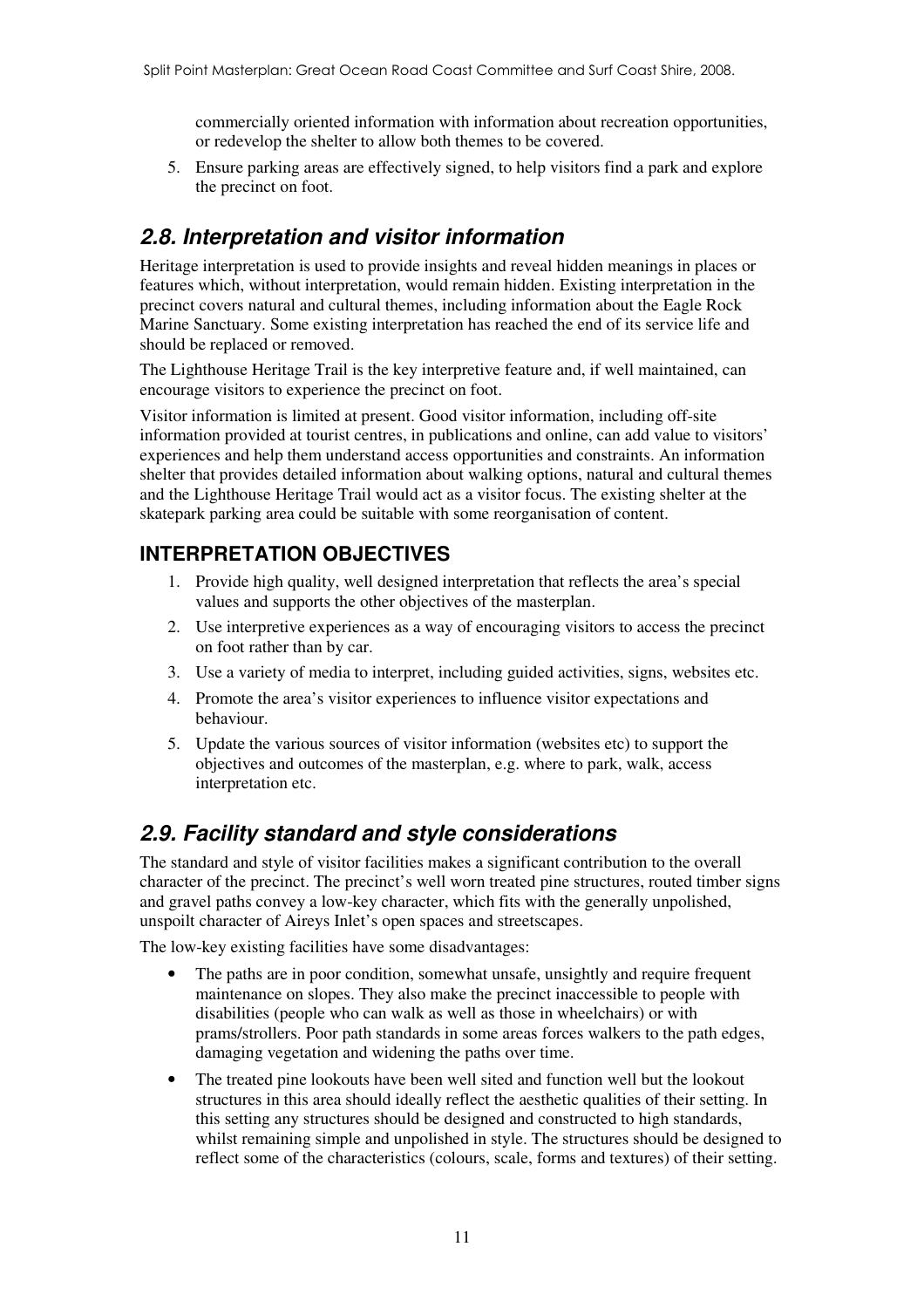- The park furniture (seats and tables) vary widely in style and standard. Some are worn out. Some existing furniture has an urban style that does not suit the precinct. Simple, well dimensioned, robust, naturally weathered (unvarnished) hardwood furniture would be preferable.
- Run-down structures and furniture detract from the high quality of the native vegetation and natural scenery and may contribute to depreciative behaviour like littering and vandalism.

The quality of facilities needs to be improved using a design style that fits with the unpolished and subtle Aireys Inlet style. To preserve the area's unspoilt natural character, visitor facilities should be designed to reflect the local aesthetic character, meet visitor needs so as keep visitors on track, be safe, and be robust and roomy enough to cope with periodic high use without deteriorating.

#### **FACILITY STANDARD AND STYLE OBJECTIVES**

- 1. Upgrade facilities, including paths, to make them more accessible, safer and more useable, particularly along the Lighthouse Heritage Trail.
- 2. Design facilities to suit the colours, textures and other characteristics of the natural landscape and to enhance the simple, unpolished sense of place of the precinct.
- 3. Ensure facilities meet appropriate safety standards.
- 4. Improve the picnic furniture and seats in the precinct.

#### *2.10. Stormwater runoff*

Poor drainage on paths has contributed to erosion and damage to paths and adjacent native vegetation. Many of the paths in the precinct need to be rebuilt to improve drainage.

Various minor works are required to improve drainage from roads and parking areas to mitigate puddling and erosion.

In the longer term, efforts should be made to reduce the amount of sediment lost from roads and paths into the estuary, by improving surfaces and intercepting sediment.

#### **STORMWATER MANAGEMENT OBJECTIVES**

- 1. Improve stormwater drainage to minimise erosion, puddling and other negative impacts.
- 2. Reduce the extent of bare paved and gravel areas around the lighthouse to minimise volumes of runoff.

#### *2.11. Land tenure*

At the time of writing the Step Beach carpark is expected to be transferred from Shire management to GORCC management. The intention of the transfer is to simplify land management boundaries by establishing GORCC as the manager of all coastal Crown land seaward of Eagle Rock Parade.

Following the transfer GORCC will manage all of the reserves between the shoreline and Eagle Rock Parade, the Federal St private properties, Reserve Rd and the Painkalac Creek estuary. The Shire would manage all other public reserves, excluding the Great Ocean Road.

#### **LAND TENURE OBJECTIVES**

1. Continue to pursue the land transfer arrangements between GORCC and the Shire.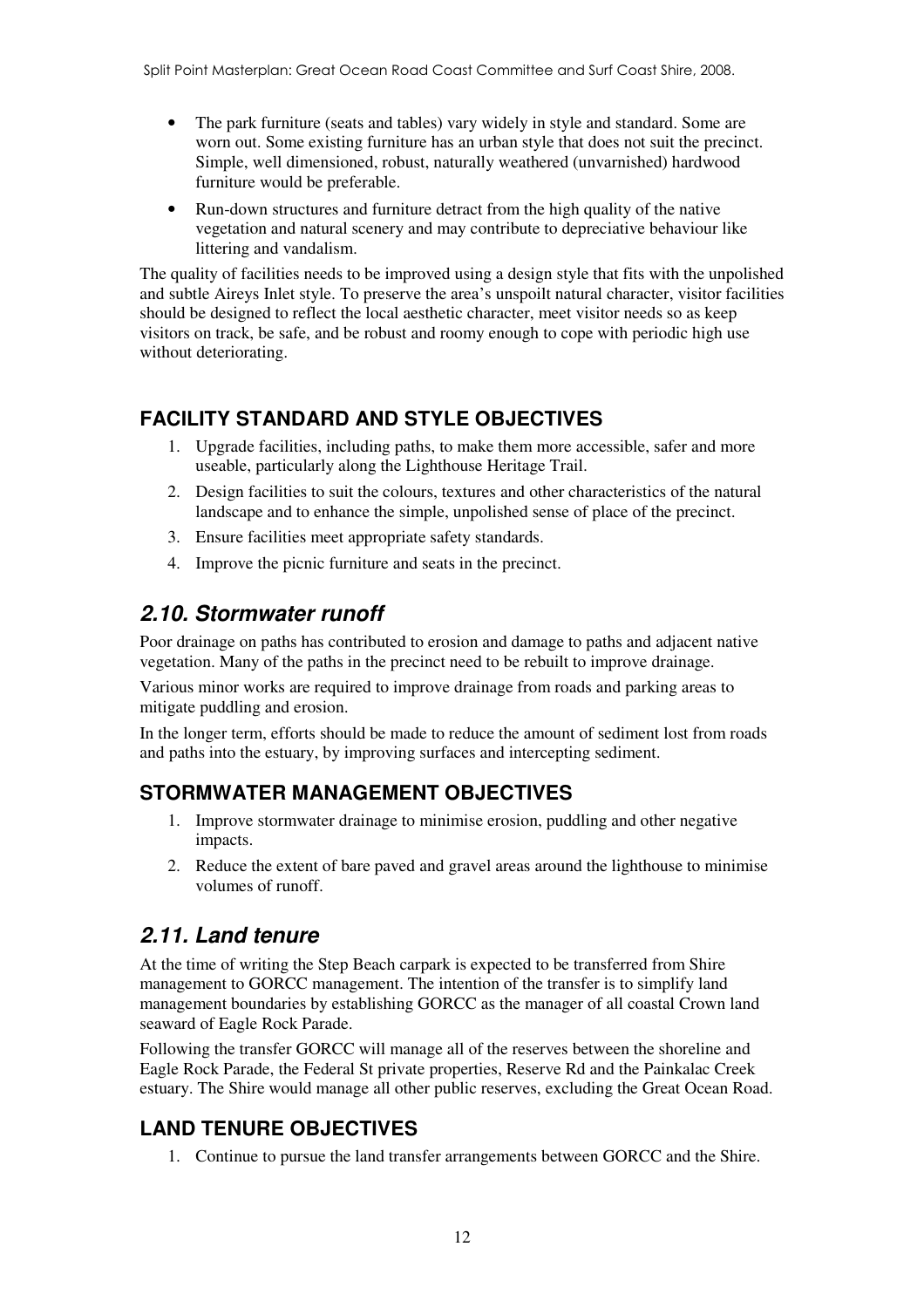### *Photographs: key issues*



Federal St is a shared space, which means that pedestrians have right of way, yet the appearance is of a normal street.



Some informal paths are so well worn that they are more inviting and used more often than the designated paths. This damages native vegetation and causes soil erosion.



The lighthouse surrounds suggest a space for cars, whereas this is a space for people. The expanse of asphalt also diminishes the lighthouse's beauty.



The pedestrian spaces at the lighthouse are too open, leading to confusion, ongoing vegetation damage and intense rainfall runoff.



Parking on a midden adjacent to Inlet Crescent. The parking area and paths need to be redefined.



Peak-time vehicle numbers and driver behaviour threaten aesthetic, natural and social values.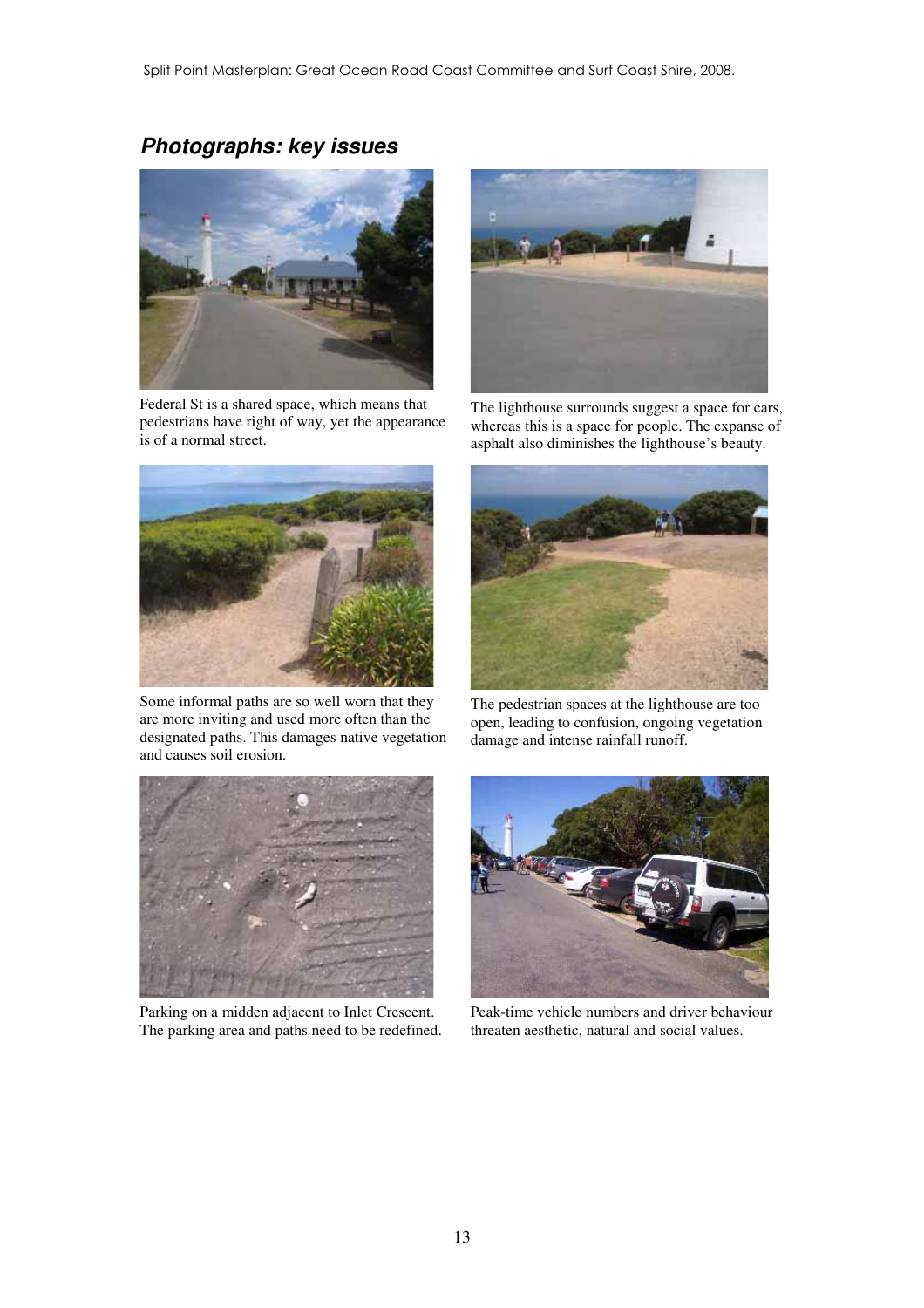

The Lighthouse Heritage Trail is the precinct's main pathway. The gravel surface limits access for people with disabilities and is erosion prone. A better path would encourage visitors to experience the precinct on foot



Worn-out picnic furniture is unpleasant to use and detracts from the precinct's aesthetic values.





The grassy open space around the skatepark provides valuable recreational and social space and is part of an exceptional natural and heritage landscape.

The precinct's lookouts are well sited but could be designed to reflect the uniqueness of their setting.



The main estuary and beach access path off Inlet Crescent is blowing out. A redefined, hardened accessway is needed to improve accessibility, reduce erosion and protect the nearby midden.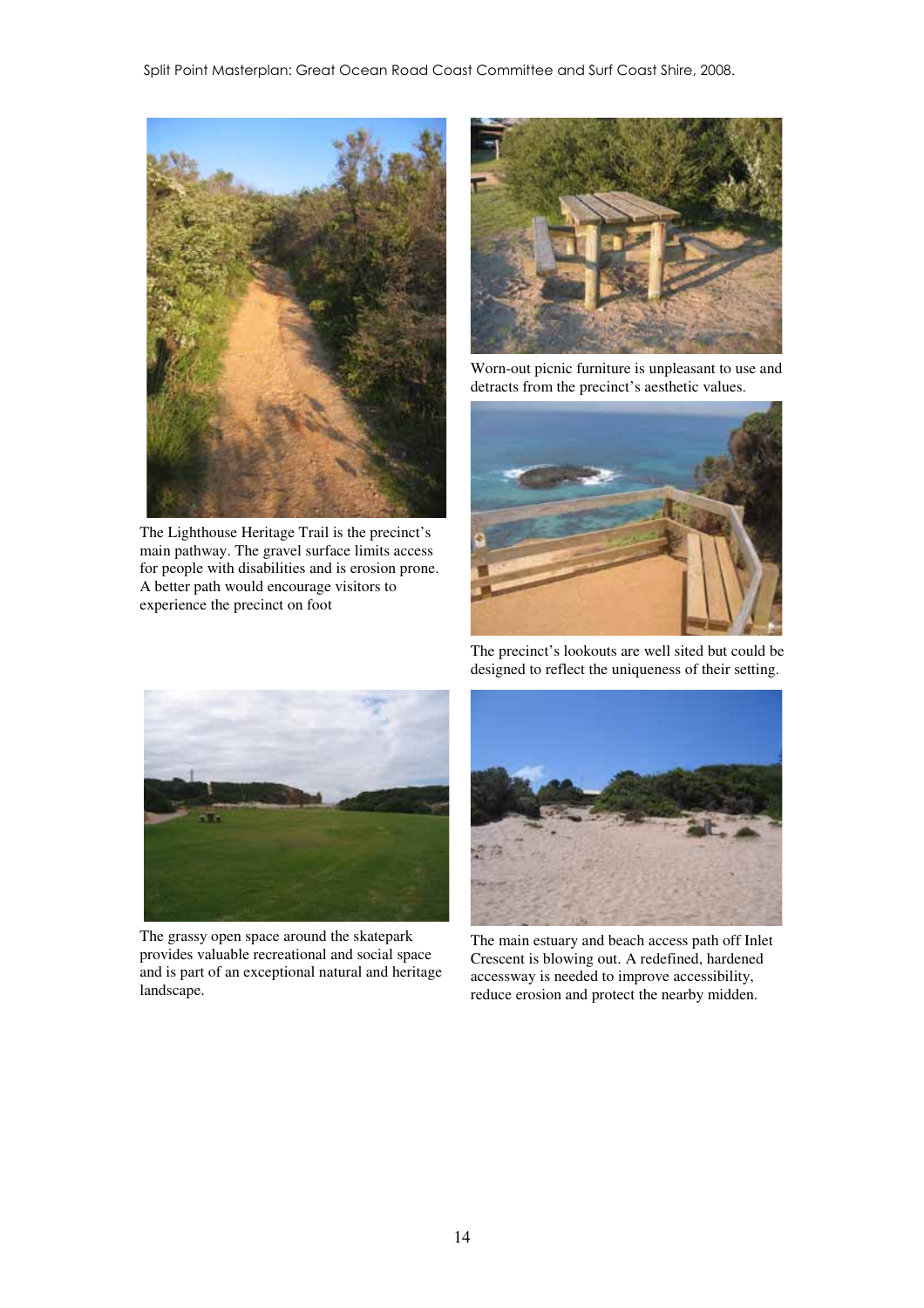## 3. MASTERPLAN VISION AND PROPOSALS

This section outlines a vision for the Aireys Inlet Lighthouse precinct, provides a summary of the Masterplan's key proposals and presents a wide range of detailed proposals. The vision underpins the proposals and is based on the key issues and objectives outlined in the previous section.

### *3.1. Vision*

The public land in the Aireys Inlet Lighthouse Precinct will be managed to preserve the precinct's unique, unspoilt sense of place and intact natural environment.

The precinct will increasingly contrast with other, rapidly developing coastal residential and visitor precincts due to the preservation of its natural and historic characteristics. These characteristics will continue to provide distinctive experiences for visitors and residents alike.

The precinct will continue to be vehicle accessible but the negative impacts of vehicles will be minimised. Roads and parking areas will be well defined to minimise degradation of roadside areas and preserve aesthetic and social values. Well designed parking areas and high quality paths will encourage visitors to park and walk.

Parking capacity will be limited, so visitors at peak times may have to park further from the main attractions, or come back another time. The design characteristics of the roads and verges will encourage slow speeds.

Paths, lookouts, picnic furniture and other facilities will be designed to suit their setting and offer distinctive experiences based on natural and cultural heritage. Interpretation will enrich these experiences. Paths in the precinct will link to paths on surrounding land, providing continuity for pedestrians, including those with limited mobility.

Signs will help visitors access and experience the precinct, but sign numbers will be minimised. Signs will meet consistent, high standards, using colours and materials that suit the coastal context.

Open spaces in the precinct will be managed to preserve their openness, maintain views and provide versatile recreational space. Native vegetation on the coastal reserve and along the estuary will be protected and restored, supporting fauna populations and increasingly the resilience of the coast in the face of threats from weeds, climate change and human use.

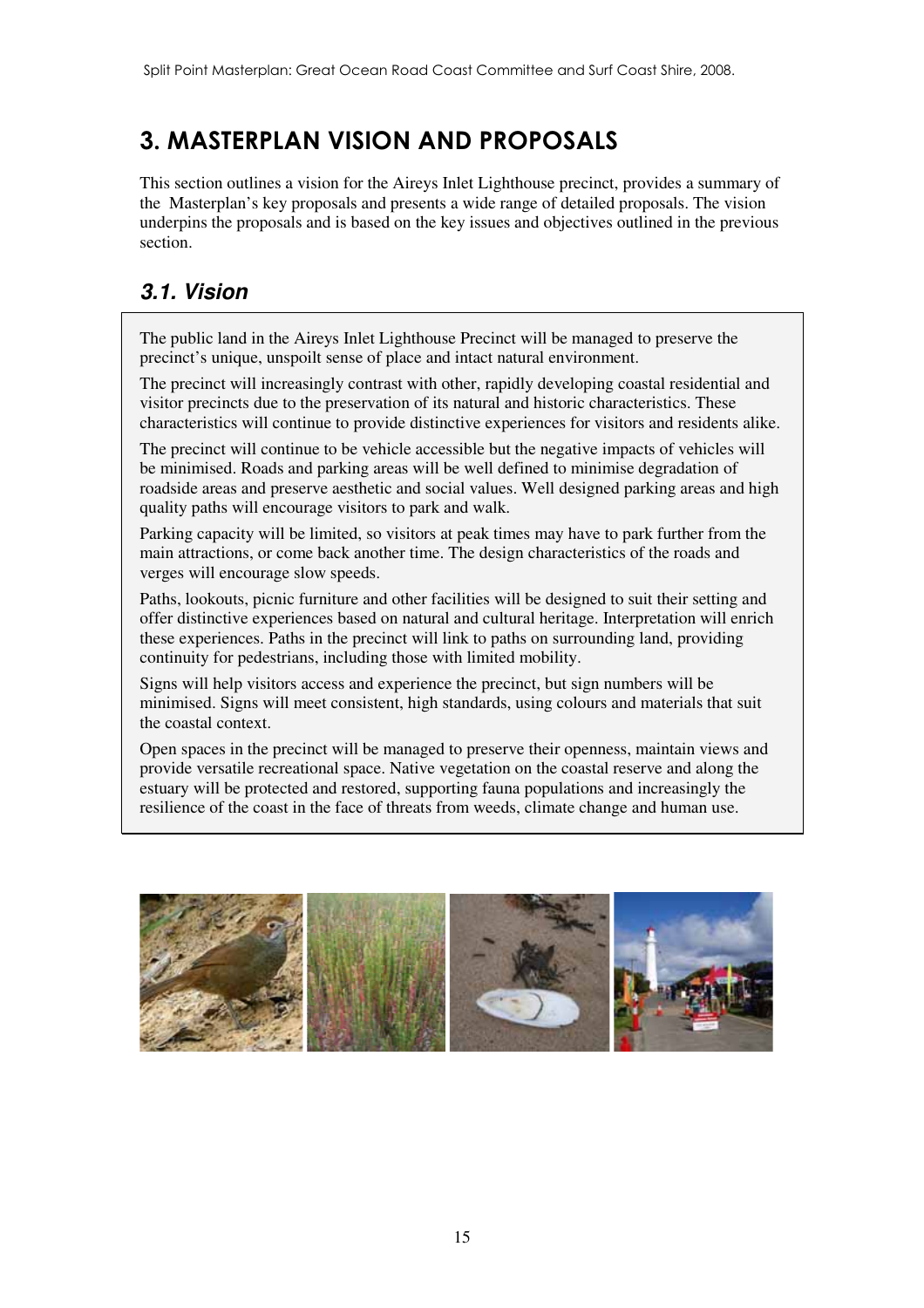### *3.2. Summary of key proposals*

#### **3.2.1 Lighthouse Heritage Trail: the backbone of the visitor experience.**

The Lighthouse Heritage Trail will be the precinct's main visitor facility, providing the primary means for visitors to see and learn about the lighthouse, the estuary, the coastal lookouts and native plants and animals. The trail will also provide everyday recreation opportunities for local residents. The trail will be upgraded to offer easy access with no steps. Interpretation along the trail will be revamped and the lookouts will be redeveloped.

The quality of the trail and the facilities and interpretation along it will encourage visitors to see the precinct on foot rather than by car.

Where it runs along the estuary verge the trail will also act as a physical barrier to grass, forming a boundary between grassy open space and a rehabilitated, weed free estuarine wetland (see 3.2.4).

Signs on the Great Ocean Road will point to the *Lighthouse Heritage Trail* (at the Skatepark carpark) rather than to the *Lighthouse,* to emphasise the trail's 'backbone' role and encourage tourists to park and walk.

#### **3.2.2 A traffic study and traffic management plan.**

As discussed in 2.4 *Vehicle access, traffic and parking*, there is strong support in the local community for the plan's traffic objectives, but a desire for more detailed and comprehensive traffic analysis and proposals. The Surf Coast Shire will prepare a traffic management plan, considering the masterplan's vehicle access, traffic and parking objectives.

#### **3.2.3 Step Beach Carpark upgraded to function better and be more sustainable.**

The Step Beach Carpark's importance in providing easy access to the lighthouse, beaches, surf spots and the marine sanctuary will be reflected in an upgrade of the carpark. The Carpark will be redeveloped as a one-way loop, providing angle parking for 25 cars and one parking bay for long vehicles. Detailed design will be undertaken on completion of the Traffic Management Plan.

The entrance to the carpark will be redefined to direct visitors into it (before they see the lighthouse), reducing the amount of traffic entering Federal Street.

The carpark will be set back further from the coastal cliffs, enhancing amenity for pedestrians and reducing impacts on clifftop vegetation and scenery. Degraded areas around the carpark will be revegetated.

#### **3.2.4 Federal Street modified to enhance its role as a pedestrian street.**

Federal Street will have a pathway defined on the existing road surface, using colour and texture to create an appearance less like a normal road, emphasising the shared zone environment.

Nature strip treatment to include use of indigenous plant species with strategic placement of local rock and short lengths of fence to continue the heritage fencing theme around the lighthouse.

Landscape concept plan for Federal Street is to be prepared based on these.

#### **3.2.5 Native vegetation protected and degraded areas rehabilitated.**

The precinct's native vegetation will be protected in recognition of its conservation status, its scenic value and its value as habitat. A healthy natural environment will preserve the precinct's unspoilt character and ensure frequent encounters between walkers and wildlife, including threatened species like the rufous bristlebird.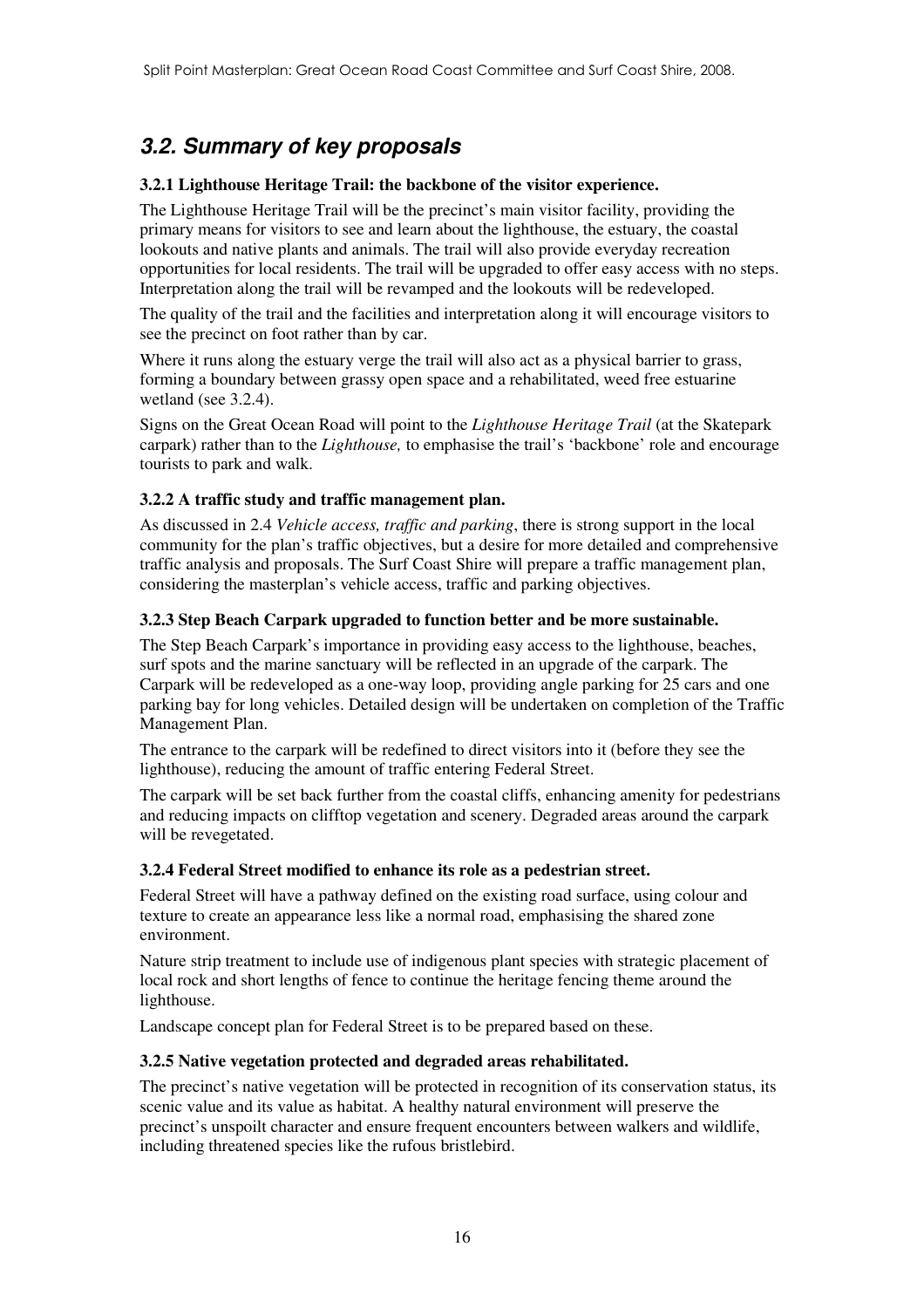Areas degraded through erosion, weed invasion or impacts from traffic will be rehabilitated. Reducing the impacts of grass on the wetland vegetation of the estuary will be a special focus.

Native vegetation on some road verges will discourage parking on verges and encourage slow speeds by making roads feel narrower.

#### **3.2.6 Visitor information improved to guide and enrich visitor experiences.**

Visitor information, including signs and displays in the precinct as well as information on websites and in publications, will be improved and revised in the light of the masterplan to guide and enrich visitors' experiences of the precinct. Interpretation along the Lighthouse Heritage Trail will be a focus, increasing the appeal of the Trail and enhancing its role as the backbone of the visitor experience.

Interpretation will also help people gain a deeper understanding of the precinct's special natural and cultural heritage values, encouraging positive visitor behaviour.

Signs will be audited throughout the precinct and outdated, substandard and unnecessary signs will be removed. Traffic signing will be updated in accordance with the recommendations of the traffic management plan.

#### **3.2.7 Skatepark carpark upgraded to function better and act as a pedestrian hub.**

The skatepark carpark will be expanded to provide parking spaces for long vehicles alongside the Great Ocean Road and car spaces adjacent to the existing open space and picnic area. Paths will link to the Lighthouse Heritage Trail, Painkalac Creek valley trail, Painkalac Wetland Trail (to Fairhaven) and across to the bottom shops. Detailed design for the car park will be undertaken on completion of the Traffic Management Plan.

The parking area and paths will function as a pedestrian hub, encouraging tourists to park close to the Great Ocean Road and see the precinct on foot, limiting the extent to which traffic permeates the precinct. The site and the paths along the estuary verge will be accessible to people with disabilities.

The existing grassy recreational space will be largely retained.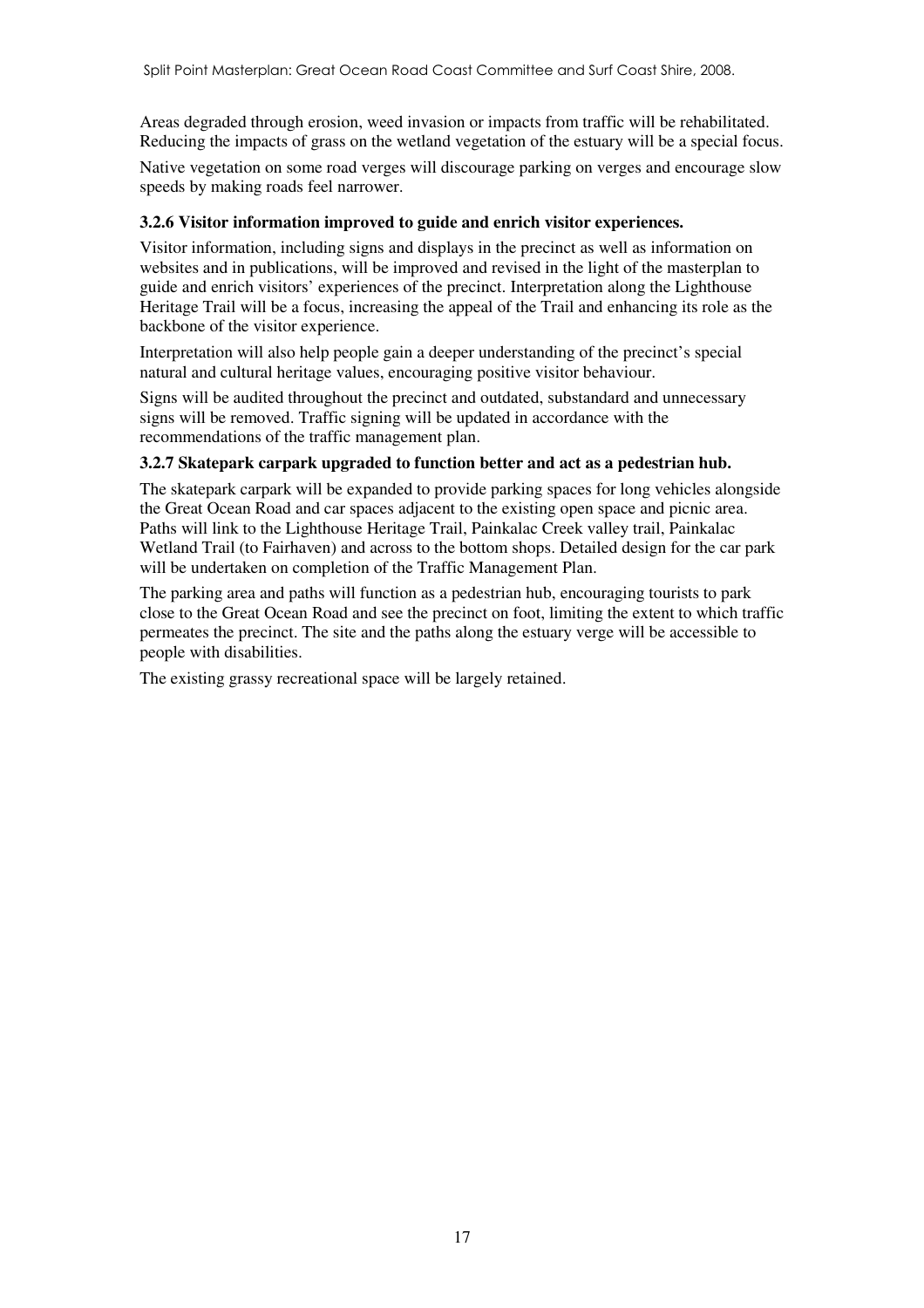### *3.3. Proposals table*

The following table lists the masterplan's proposals in detail, and should be reviewed in association with the foldout plans. The proposals are organised by location as per the foldout plans. Where noted, design guidelines (Appendix 1) provide more information on the details of particular proposals.

In addition to listing proposals, the table provides rationale for proposals, identifies the responsible agency, prioritises proposals and in some cases presents additional comments. The final section of the table lists non-site-specific proposals.

Responsibility for implementing the plan rests with the Great Ocean Road Coast Committee and Surf Coast Shire, generally in line with tenure boundaries. Responsibility for implementing some proposals will rest with both agencies in partnership. Throughout the plan's implementation the two agencies will work together, primarily through the existing joint working party and the project team established to develop the masterplan.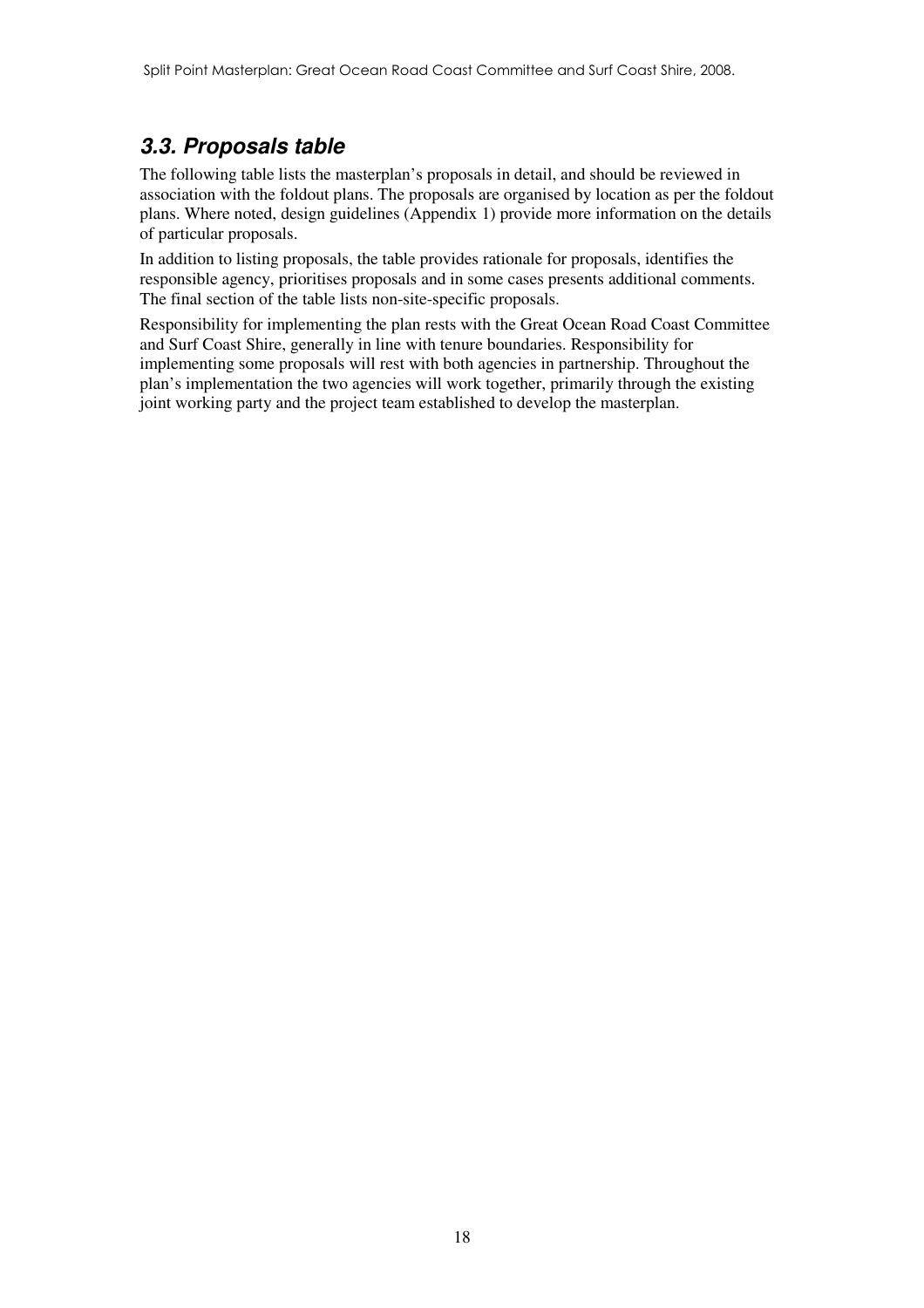## **1) LIGHTHOUSE AREA**

| <b>PROPOSAL</b>                                                                                                                                                                                                                                       | <b>RATIONALE</b>                                                                                                                                                                                                                                                                                                                                                                                                                               | <b>PRIORITY</b> | <b>RESPONSIBILITY</b> | <b>COMMENTS</b>                                                                                                                                                                                                                                                                                                                                                                                                                        |
|-------------------------------------------------------------------------------------------------------------------------------------------------------------------------------------------------------------------------------------------------------|------------------------------------------------------------------------------------------------------------------------------------------------------------------------------------------------------------------------------------------------------------------------------------------------------------------------------------------------------------------------------------------------------------------------------------------------|-----------------|-----------------------|----------------------------------------------------------------------------------------------------------------------------------------------------------------------------------------------------------------------------------------------------------------------------------------------------------------------------------------------------------------------------------------------------------------------------------------|
| 1.1. Establish a grassy surround to<br>the lighthouse, encircled by a path<br>that allows visitors to walk around<br>the base of the lighthouse and<br>branch off onto other paths.                                                                   | Improve views of the lighthouse,<br>particularly from Federal St, and to echo<br>the grassy landscape around the adjacent<br>keeper's houses.                                                                                                                                                                                                                                                                                                  | <b>Moderate</b> | <b>GORCC</b>          | The path provides an edge to<br>prevent the spread of grass into<br>bushland. A mulched and<br>planted strip will also be used to<br>prevent the spread of grass.                                                                                                                                                                                                                                                                      |
| 1.2. Replace existing pedestrian<br>directional signs with new signs in<br>accordance with the GORCC sign<br>system.                                                                                                                                  | Some of the existing signs are worn out<br>and carry outdated information.                                                                                                                                                                                                                                                                                                                                                                     | <b>High</b>     | <b>GORCC</b>          |                                                                                                                                                                                                                                                                                                                                                                                                                                        |
| 1.3. Redevelop the Eagle Rock<br>lookout loop and other paths in the<br>vicinity of the lighthouse,<br>including path realignments as<br>shown on the plans, to reduce<br>gradients, mitigate environmental<br>impacts and allow removal of<br>steps. | Improve accessibility, decrease<br>maintenance and mitigate environmental<br>impacts (see 1.5). The wide paths running<br>straight down hill are prone to erosion and<br>have a high visual impact. Removing<br>steps and reducing gradients provides<br>access for people with disabilities and<br>with prams.<br>High quality paths encourage 'park $\&$<br>walk' visits, helping to limit the impact of<br>vehicle traffic on the precinct. | <b>High</b>     | <b>GORCC</b>          | An earthy coloured and textured<br>concrete is the preferred path<br>material, to maximise<br>accessibility and minimise<br>erosion and maintenance. Short<br>elevated boardwalk sections<br>may be used to avoid ground<br>and vegetation disturbance and<br>moderate path gradients.<br>The proposed changes will<br>allow access for people with<br>impaired mobility, the slopes<br>make wheelchair accessibility<br>unachievable. |
| 1.4. Replace the Eagle Rock and<br>Louttit Bay lookouts with new<br>facilities.                                                                                                                                                                       | Incorporate balustrades to meet relevant<br>Australian Standards.<br>The lookouts are worn out and don't do<br>justice to the beauty of their setting.<br>There is an opportunity to reduce<br>environmental impacts of visitors by<br>redeveloping the lookouts.                                                                                                                                                                              | <b>High</b>     | <b>GORCC</b>          | The lookouts can include design<br>characteristics and interpretive<br>features that provide more<br>distinctive visitor experiences.<br>Detailed geotechnical and<br>structural design required.                                                                                                                                                                                                                                      |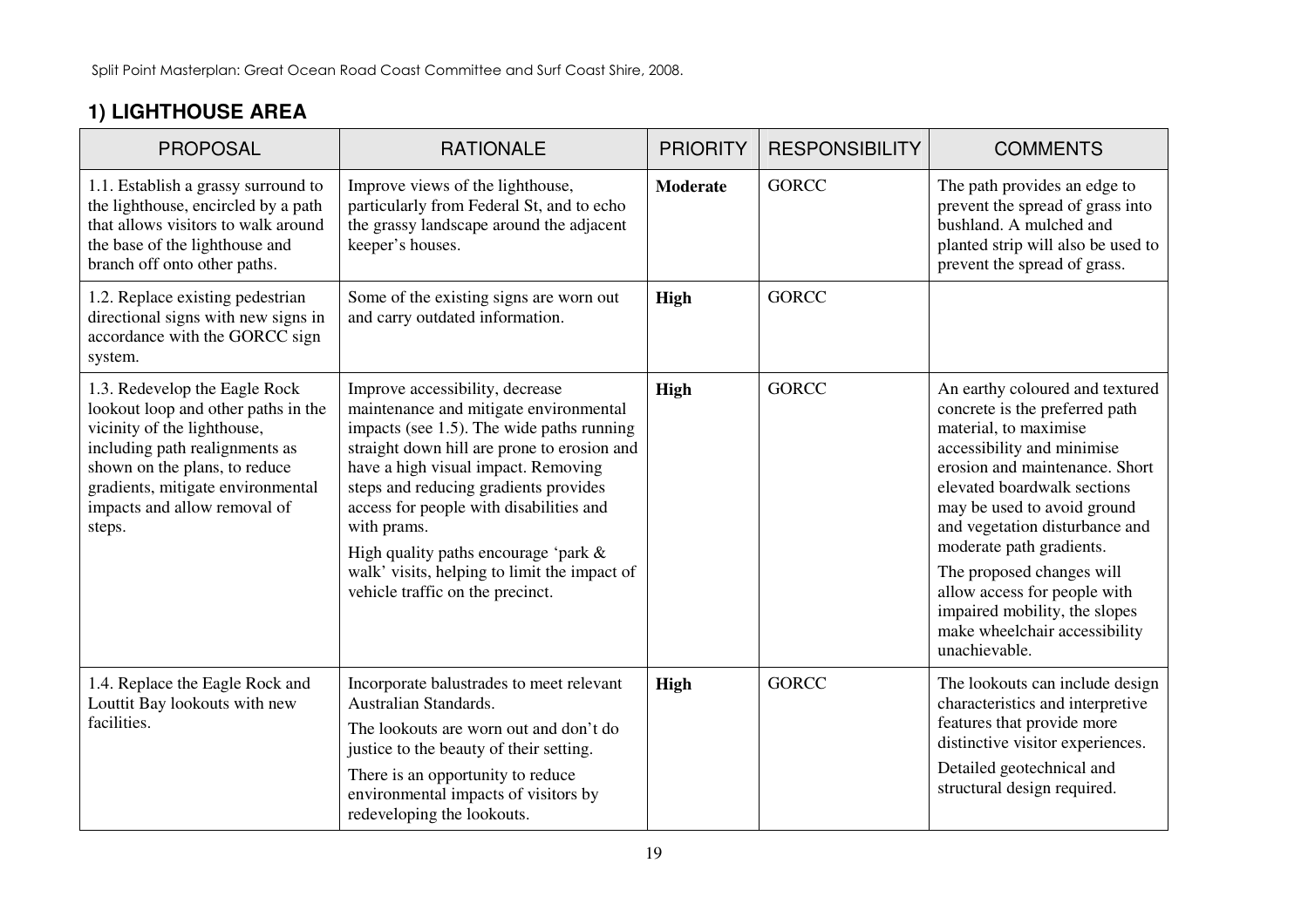| 1.5. Rehabilitate degraded areas<br>and disused path alignments. | Reduce the visual and environmental<br>impacts of denuded areas, including the<br>runoff and erosion generated by large bare<br>areas and the excessive vegetation<br>fragmentation caused by erosion and path<br>widening. | <b>High</b> | <b>GORCC</b> | Approximately 200 square<br>metres of path rehabilitation is<br>proposed. Bare areas to be<br>rehabilitated will be scarified,<br>planted, mulched and<br>temporarily fenced. |
|------------------------------------------------------------------|-----------------------------------------------------------------------------------------------------------------------------------------------------------------------------------------------------------------------------|-------------|--------------|-------------------------------------------------------------------------------------------------------------------------------------------------------------------------------|
|------------------------------------------------------------------|-----------------------------------------------------------------------------------------------------------------------------------------------------------------------------------------------------------------------------|-------------|--------------|-------------------------------------------------------------------------------------------------------------------------------------------------------------------------------|

### **2) FEDERAL STREET**

| <b>PROPOSAL</b>                                                                                                                 | <b>RATIONALE</b>                                                                                                                                                              | <b>PRIORITY</b> | <b>RESPONSIBILITY</b>                | <b>COMMENTS</b>                                                                                                                                                                                                                                                                                          |
|---------------------------------------------------------------------------------------------------------------------------------|-------------------------------------------------------------------------------------------------------------------------------------------------------------------------------|-----------------|--------------------------------------|----------------------------------------------------------------------------------------------------------------------------------------------------------------------------------------------------------------------------------------------------------------------------------------------------------|
| 2.1. Modify the intersection of<br>Federal St and Lighthouse Rd in<br>association with the Step Beach<br>carpark redevelopment. | Discourage traffic from turning into<br>Federal St by directing visitors into the<br>parking area before they see the<br>lighthouse.                                          | <b>High</b>     | Surf Coast Shire and<br><b>GORCC</b> | Requires detailed engineering<br>design and vegetation<br>management investigation and<br>approvals.                                                                                                                                                                                                     |
| 2.2. Implement measures to<br>discourage visitors from parking<br>on Federal Street verges.                                     | Reduce physical and visual impacts of<br>vehicles parking along Federal St verges.<br>Reduce numbers of vehicles in Federal St<br>to enhance its pedestrian-street character. | <b>High</b>     | <b>Surf Coast Shire</b>              | Nature strip treatment to<br>include use of indigenous plant<br>species with strategic placement<br>of local rock and short lengths<br>of fence to continue the heritage<br>fencing theme around the<br>lighthouse.<br>Landscape concept plan for<br>Federal Street is to be prepared<br>based on these. |
| 2.3. Modify the Federal Street road<br>pavement to simulate a pedestrian<br>pathway.                                            | The aim is to give Federal Street a<br>different character to emphasise the<br>shared zone environment.                                                                       | <b>Moderate</b> | <b>Surf Coast Shire</b>              | The preferred option is to<br>overlay the existing pavement<br>with a lighter coating, creating a<br>gentle curving pathway<br>superimposed on the street. (See<br>Appendix A.3)                                                                                                                         |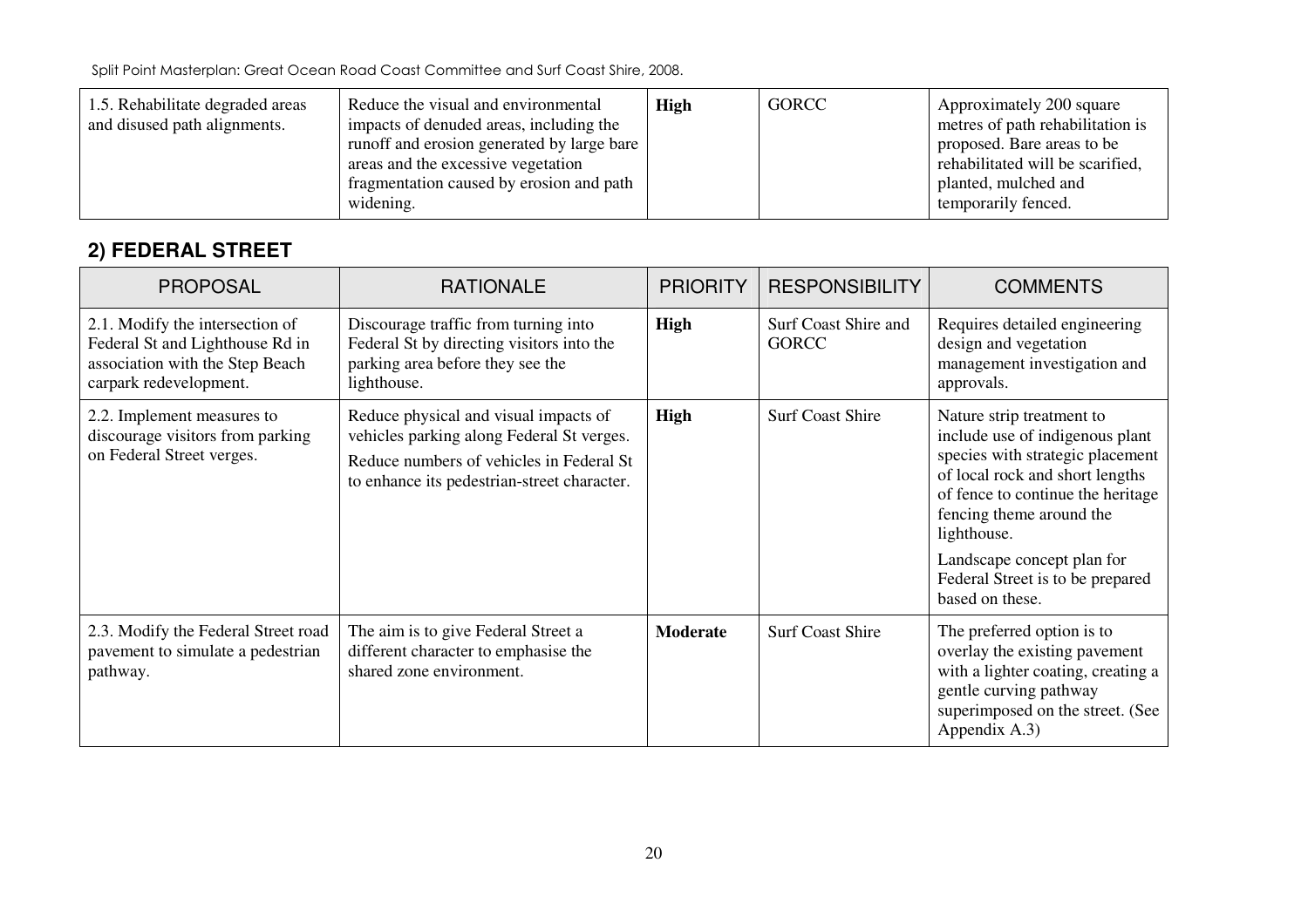### **3) STEP BEACH CARPARK**

| <b>PROPOSAL</b>                                                                                                                                      | <b>RATIONALE</b>                                                                                                                                                                                                | <b>PRIORITY</b> | <b>RESPONSIBILITY</b>               | <b>COMMENTS</b>                                                                                                                    |
|------------------------------------------------------------------------------------------------------------------------------------------------------|-----------------------------------------------------------------------------------------------------------------------------------------------------------------------------------------------------------------|-----------------|-------------------------------------|------------------------------------------------------------------------------------------------------------------------------------|
| 3.1. Redevelop Step Beach carpark<br>to create a one-way loop off<br>Lighthouse Rd (see plans).                                                      | Improve the definition of parking bays<br>and improve traffic flow, decreasing<br>congestion and environmental impacts.                                                                                         | <b>High</b>     | <b>GORCC</b>                        | Proposal requires some clearing<br>of native vegetation, along with<br>non-local vegetation.                                       |
| The concept plan shows 25 car<br>bays and one long vehicle bay.<br>The parking area would have an<br>unsealed surface.                               | Direct visitors towards the carpark before<br>they have reached Federal Street (and<br>viewed the lighthouse), discouraging<br>them from entering Federal St.                                                   |                 |                                     | Any vegetation clearing is<br>handled through the Victorian<br>Vegetation Framework and<br>requires a 'net-gain' in native         |
|                                                                                                                                                      | Move parking back from the cliff edge,<br>reducing visual and physical impacts on<br>the coastal environment and enhancing<br>amenity for pedestrians.                                                          |                 |                                     | vegetation cover.<br>Detailed design including<br>parking space definition to be<br>undertaken on completion of                    |
|                                                                                                                                                      | Rehabilitation of parts of the existing<br>parking area will provide new heathland<br>vegetation that is contiguous with the<br>coastal reserve.                                                                |                 |                                     | Traffic Management Plan.                                                                                                           |
| 3.2. Dimension the parking area to<br>allow long vehicles to transit<br>through the loop, and provide one<br>parking bay for long vehicles.          | Long vehicles that enter the parking area<br>must be able to exit without reversing.<br>Parking for a long vehicle (coaster-bus<br>size) supports small group visits to the<br>lighthouse and marine sanctuary. | <b>High</b>     | <b>GORCC</b>                        | Details of long vehicle parking<br>bay (e.g. time limits, bay size)<br>to be resolved on completion of<br>Traffic Management Plan. |
| 3.3. Replace cleared vegetation<br>with local species (implement net<br>gain plan in accordance with State<br>Government requirements).              | Any clearing of native vegetation<br>undertaken as part of carpark<br>redevelopment works requires a 'net gain'<br>in native vegetation through revegetation.                                                   | <b>High</b>     | <b>GORCC</b>                        | Manage clearing and<br>revegetation works (work in<br>stages) to minimise impacts on<br>fauna, e.g. rufous bristlebirds.           |
| 3.4. Provide upgraded information<br>for visitors, including Marine<br>Sanctuary information and<br>information on the Lighthouse<br>Heritage Trail. | Encourage visitors to explore the precinct<br>on foot, rather than by car.<br>Communicate Eagle Rock Marine<br>Sanctuary values and conservation<br>priorities to visitors.                                     | <b>Moderate</b> | <b>GORCC</b> and Parks<br>Victoria. |                                                                                                                                    |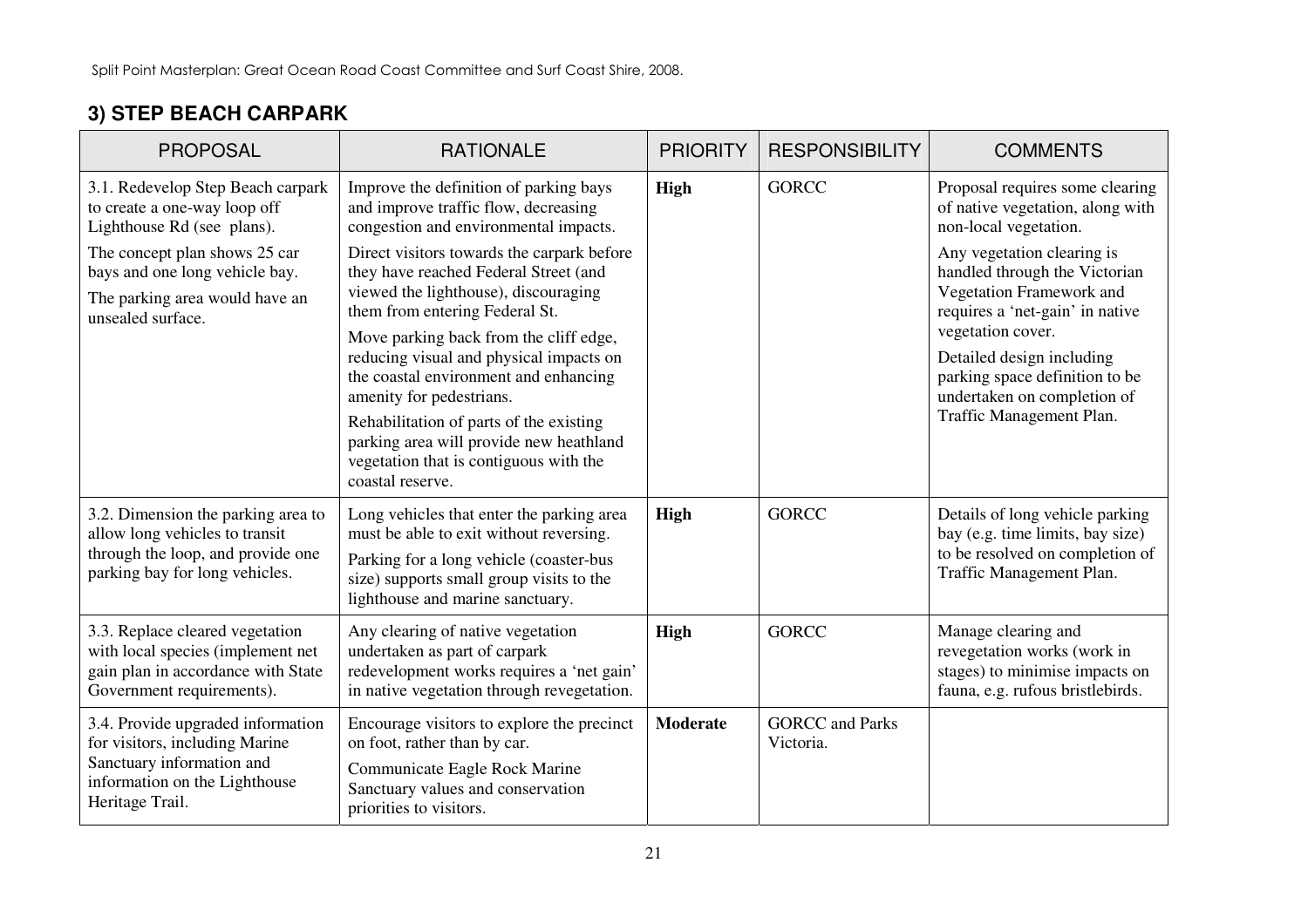### **4) LIGHTHOUSE ROAD**

| <b>PROPOSAL</b>                                                                                                                                                                                                     | <b>RATIONALE</b>                                                                                                                                                                                                                                                                                                                                                      | <b>PRIORITY</b> | <b>RESPONSIBILITY</b>   | <b>COMMENTS</b>                                                                                                                                                                                                                                                                                                                                                                                                                     |
|---------------------------------------------------------------------------------------------------------------------------------------------------------------------------------------------------------------------|-----------------------------------------------------------------------------------------------------------------------------------------------------------------------------------------------------------------------------------------------------------------------------------------------------------------------------------------------------------------------|-----------------|-------------------------|-------------------------------------------------------------------------------------------------------------------------------------------------------------------------------------------------------------------------------------------------------------------------------------------------------------------------------------------------------------------------------------------------------------------------------------|
| 4.1. Through the traffic<br>management plan (see 3.2.2),<br>investigate the impacts of traffic<br>volumes and speeds and pursue<br>traffic management strategies as<br>required.                                    | Ascertain whether or not traffic volumes,<br>speeds and vehicle sizes exceed<br>acceptable levels for Lighthouse Road.                                                                                                                                                                                                                                                | <b>High</b>     | <b>Surf Coast Shire</b> | Traffic volumes and speeds are<br>perceived by some residents as<br>being excessive.                                                                                                                                                                                                                                                                                                                                                |
| 4.2. Investigate provision of a<br>footpath alongside Lighthouse<br>Road, providing a safe off-road<br>link between Inlet Crescent (north)<br>and Federal St (Lighthouse<br>Heritage Trail and Surf Coast<br>Walk). | Pedestrians on Lighthouse Road are<br>exposed to higher traffic speeds and<br>volumes than on other local streets.<br>Using Lighthouse Rd as a shared street is<br>problematic due to its function as a<br>collector road.<br>A path would link to other paths and<br>create a loop through the precinct,<br>encouraging visitors to explore the<br>precinct on foot. | <b>Moderate</b> | <b>Surf Coast Shire</b> | Local residents have previously<br>expressed opposition to<br>footpaths for aesthetic and cost<br>reasons and because shared use<br>of roads is valued as part of the<br>town's heritage and as a<br>moderator of traffic speeds.<br>The provision of a footpath is to<br>be investigated as part of the<br>traffic management plan.<br>A footpath along Lighthouse<br>Road is proposed in the Shire's<br>Pathways Strategy (2006). |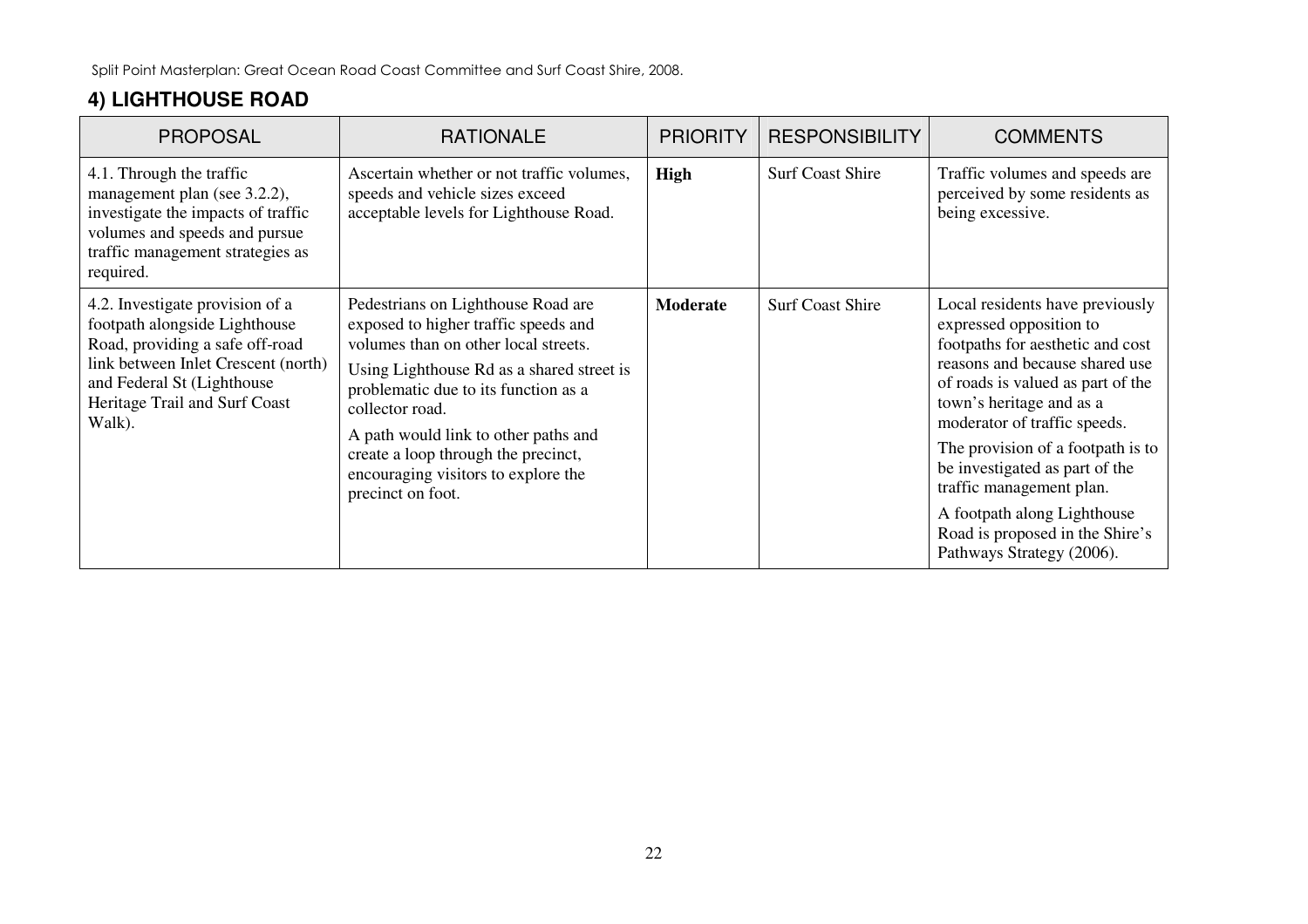## **5) INLET CRESCENT (SOUTH)**

| <b>PROPOSAL</b>                                                                                                                                                                                                  | <b>RATIONALE</b>                                                                                                                                                                                                                                                                                                                                                                                | <b>PRIORITY</b> | <b>RESPONSIBILITY</b>                | <b>COMMENTS</b>                                                                                                                                                                                                                                                       |
|------------------------------------------------------------------------------------------------------------------------------------------------------------------------------------------------------------------|-------------------------------------------------------------------------------------------------------------------------------------------------------------------------------------------------------------------------------------------------------------------------------------------------------------------------------------------------------------------------------------------------|-----------------|--------------------------------------|-----------------------------------------------------------------------------------------------------------------------------------------------------------------------------------------------------------------------------------------------------------------------|
| 5.1. Modify parking area in front<br>of main beach and estuary access<br>path to provide right-angle car<br>parking bays facing the estuary and<br>to move the parking bays away<br>from the estuary and midden. | Right-angle parking bays maximise<br>capacity and are useable by traffic<br>travelling in either direction.<br>The existing road width provides enough<br>space for a narrowed carriageway plus<br>parking bays without impinging on grassy<br>space or the undisturbed portion of the<br>midden that occupies this site.<br>Narrowing of the carriageway is likely to<br>slow through traffic. | <b>High</b>     | <b>Surf Coast Shire</b><br>GORCC.    | A detailed site plan is required<br>for this area that includes a<br>survey of the midden (see 5.4).<br>Detailed design must ensure<br>that adequate space is provided<br>behind parked vehicles to allow<br>for safe loading and unloading<br>of typical beach gear. |
| 5.2. Maintain parallel parking<br>opportunities along the rest of the<br>estuary frontage towards the<br>skatepark, as at present.<br>Prohibit bus parking along the<br>estuary frontage.                        | This is generally overflow parking and<br>does not need to be formalised. There is<br>potential to reposition the roadside<br>barriers to move the parking area slightly<br>inland, narrowing the carriageway to slow<br>traffic.<br>Buses parked along Inlet Crescent (south)<br>create unacceptable aesthetic impacts.                                                                        | <b>Moderate</b> | <b>Surf Coast Shire</b>              |                                                                                                                                                                                                                                                                       |
| 5.3. Use low planting in places on<br>road verges to create a more<br>enclosed appearance and slow<br>traffic.                                                                                                   | This means of slowing traffic was<br>proposed in Morgan (2004). Low planting<br>masses would also provide breaks<br>between parked vehicles at busy times.                                                                                                                                                                                                                                      | Low             | <b>Surf Coast Shire</b>              | Vegetation heights and<br>locations to be discussed with<br>local residents to factor in views<br>from residences.                                                                                                                                                    |
| 5.4. Protect the Aboriginal site at<br>the main beach access path through<br>redevelopment of the main parking<br>area (see 5.1) and beach access<br>path (see 5.5 below) and other<br>interventions.            | All Aboriginal sites are protected under<br>the Aboriginal Heritage Act (2006). This<br>site is currently severely degraded due to<br>vehicular and pedestrian traffic and<br>erosion.                                                                                                                                                                                                          | <b>High</b>     | Surf Coast Shire and<br><b>GORCC</b> | Detailed planning to be<br>undertaken in collaboration<br>with Registered Aboriginal<br>Party and Aboriginal Affairs<br>Victoria.                                                                                                                                     |
| 5.5. Upgrade the estuary and beach                                                                                                                                                                               | The existing main access path is eroding                                                                                                                                                                                                                                                                                                                                                        | <b>Moderate</b> | Surf Coast Shire and                 | A boardwalk slightly elevated                                                                                                                                                                                                                                         |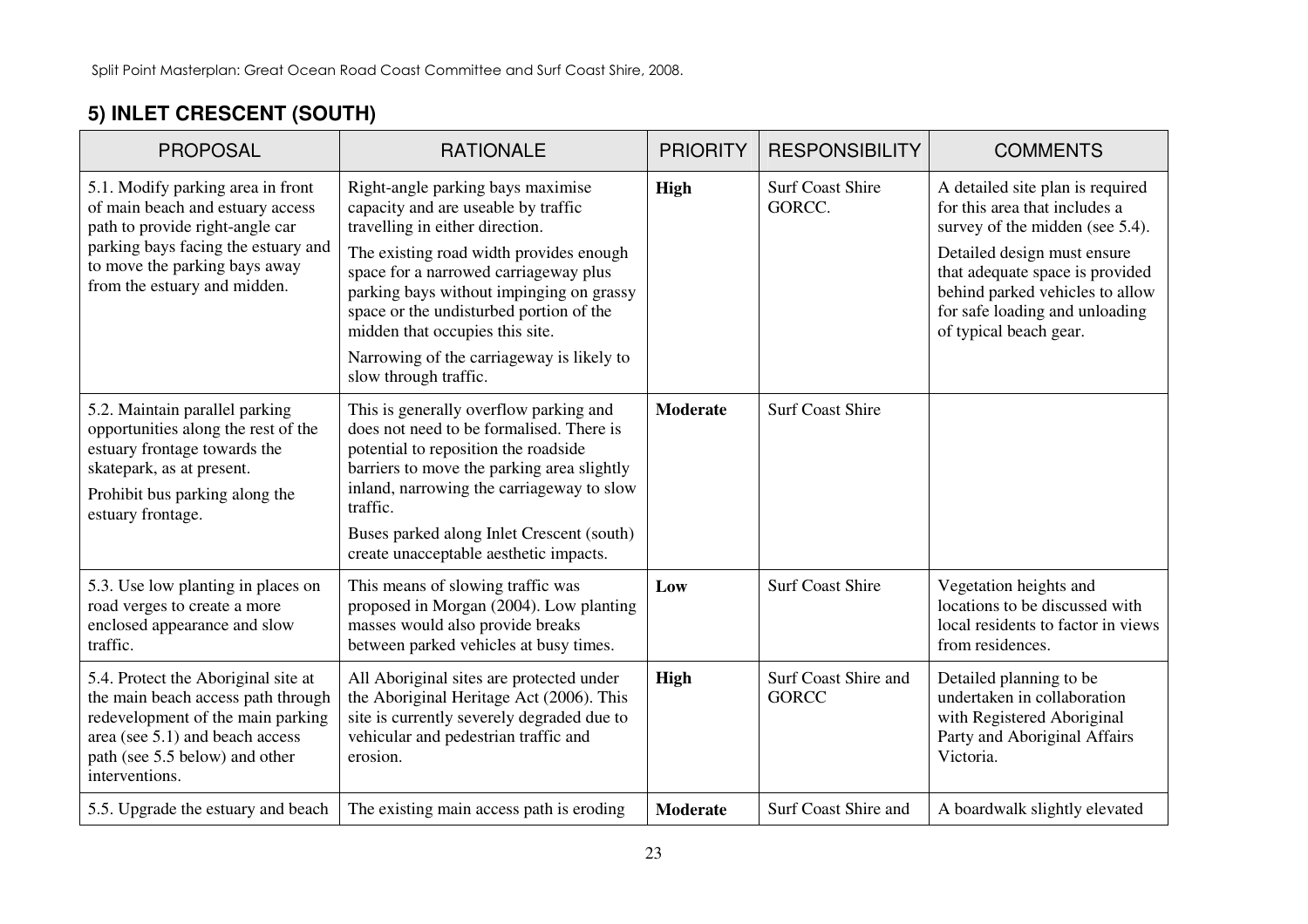| access path to mitigate erosion,<br>protect midden and improve<br>accessibility.<br>The path would be located mid<br>way between the two existing<br>paths, which would be<br>rehabilitated.                                                                                                            | due to high pedestrian traffic and high<br>winds.<br>The path runs through a registered<br>Aboriginal site. Erosion of the path is also<br>damaging the Aboriginal site.<br>The terrain inherently offers good access,<br>suitable for people with limited mobility;<br>a hardened pathway would make the most<br>of this opportunity.                                                                                                                                                                                                                                                               |                 | GORCC.                                                                                                                                                          | above ground level would offer<br>a high standard of access, low<br>maintenance, low visual impact<br>and resilience to flooding.<br>The works would provide a<br>good opportunity for weed<br>control on the estuary verge.<br>A survey of the midden would<br>be required as part of detailed<br>design.                        |
|---------------------------------------------------------------------------------------------------------------------------------------------------------------------------------------------------------------------------------------------------------------------------------------------------------|------------------------------------------------------------------------------------------------------------------------------------------------------------------------------------------------------------------------------------------------------------------------------------------------------------------------------------------------------------------------------------------------------------------------------------------------------------------------------------------------------------------------------------------------------------------------------------------------------|-----------------|-----------------------------------------------------------------------------------------------------------------------------------------------------------------|-----------------------------------------------------------------------------------------------------------------------------------------------------------------------------------------------------------------------------------------------------------------------------------------------------------------------------------|
| 5.6. Use the upgraded path for both<br>pedestrians and canoe launching.<br>Close and rehabilitate the other<br>path (currently an accessway for<br>boating).                                                                                                                                            | There is no need to provide separate paths<br>for pedestrians and people launching<br>paddlecraft, as is the case currently.                                                                                                                                                                                                                                                                                                                                                                                                                                                                         | <b>Moderate</b> | Surf Coast Shire and<br><b>GORCC</b>                                                                                                                            | Detailed design required in<br>conjunction with parking and<br>other pathway design, and in<br>consideration of midden<br>conservation.                                                                                                                                                                                           |
| 5.7. Create a high standard shared<br>path between the skatepark area<br>and Lighthouse Heritage Trail<br>(effectively extending the<br>Lighthouse Heritage Trail to the<br>skatepark parking area).<br>Options include a compacted<br>gravel path or an earthy coloured<br>and textured concrete path. | The path provides a link between the<br>lighthouse and lower parking areas,<br>skatepark and bottom shops. It provides a<br>highly accessible, scenic experience of the<br>estuary mouth and cliffs.<br>This path is identified in the Surf Coast<br>Shire Pathways Strategy (2006) as a 2<br>metre wide shared pathway.<br>An earthy coloured and textured concrete<br>path provides an aesthetic standard close<br>to gravel but a much higher standard of<br>access, resilience to flooding and ability<br>to act as a grass barrier (see 5.7). Gravel<br>is also an option but is not preferred. | <b>Moderate</b> | Surf Coast Shire (and<br>GORCC, as this path<br>would be constructed<br>at the same time as<br>the upgrades between<br>the estuary and<br>lighthouse: see 6.3). | This path would be situated<br>between the estuary and road<br>and is designed to also provide<br>a barrier between grass and<br>saltmarsh vegetation (see 5.8).<br>The path would be subject to<br>occasional inundation.<br>The State Regional Pathways<br>funding program could be a<br>source of funding for this<br>project. |
| 5.8. Restrict grass to between the<br>road and path, removing grass and<br>restoring native vegetation<br>between estuary and path.                                                                                                                                                                     | Grass spreading into the wetland will<br>eventually destroy the coastal saltmarsh<br>vegetation community. The path $(5.6)$<br>provides an opportunity to restrict grass to<br>a permanent hard edge.                                                                                                                                                                                                                                                                                                                                                                                                | <b>Moderate</b> | <b>GORCC</b> and Surf<br><b>Coast Shire</b>                                                                                                                     | If the path extends to the<br>Painkalac Creek bridge, it can<br>be used along its entire length<br>to restrict the spread of grass<br>into the wetland.                                                                                                                                                                           |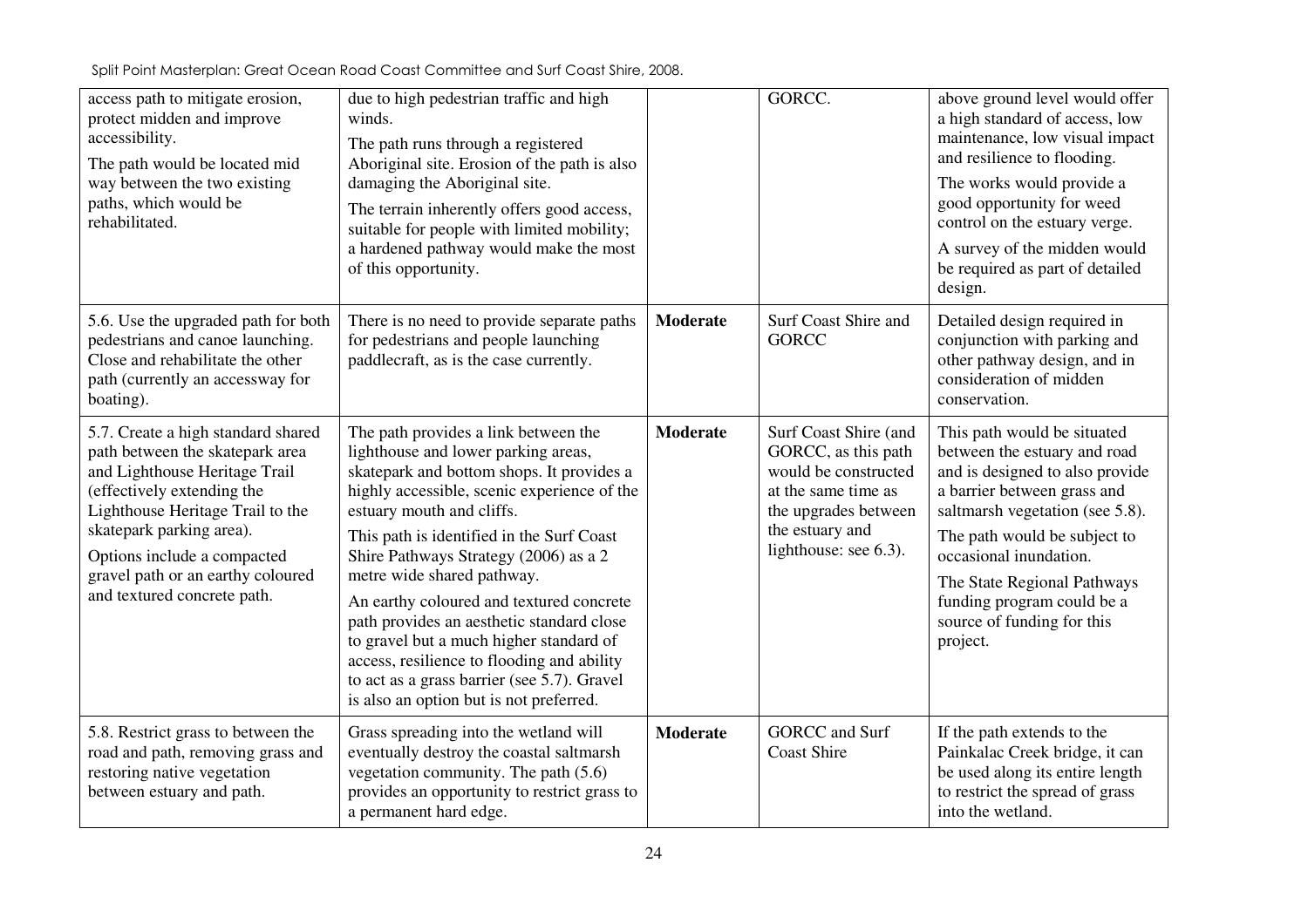## **6) RESERVE ROAD**

| <b>PROPOSAL</b>                                                                                                                                                                                                                                                                                          | <b>RATIONALE</b>                                                                                                                                                                                                                                                                                                                                                                                                                                                                                                                                                                                                                     | <b>PRIORITY</b> | <b>RESPONSIBILITY</b>   | <b>COMMENTS</b>                                                                          |
|----------------------------------------------------------------------------------------------------------------------------------------------------------------------------------------------------------------------------------------------------------------------------------------------------------|--------------------------------------------------------------------------------------------------------------------------------------------------------------------------------------------------------------------------------------------------------------------------------------------------------------------------------------------------------------------------------------------------------------------------------------------------------------------------------------------------------------------------------------------------------------------------------------------------------------------------------------|-----------------|-------------------------|------------------------------------------------------------------------------------------|
| 6.1. Realign bollards at the end of<br>the road to prevent vehicle<br>encroachment into drain and<br>vegetation.                                                                                                                                                                                         | The turnaround is gradually enlarging,<br>damaging vegetation and generating<br>increasing runoff that exacerbates a<br>severe erosion problem.                                                                                                                                                                                                                                                                                                                                                                                                                                                                                      | <b>Moderate</b> | <b>Surf Coast Shire</b> |                                                                                          |
| 6.2. Investigate the potential to<br>vegetate the drain banks and<br>drains, reducing visual and<br>environmental impacts by<br>establishing overarching vegetation<br>and reducing erosion.                                                                                                             | Reserve Road has a severe visual impact,<br>particularly seen from across the estuary.<br>The road generates a lot of runoff, causing<br>erosion and sedimentation, which affects<br>adjacent native vegetation and water<br>quality in the estuary.                                                                                                                                                                                                                                                                                                                                                                                 | Low             | <b>Surf Coast Shire</b> |                                                                                          |
| 6.3. Redevelop the Lighthouse<br>Heritage Trail between the estuary<br>and lighthouse, improving<br>accessibility and sustainability by<br>hardening the path, removing steps<br>and reducing gradients.<br>The preferred surface is an earthy<br>coloured/textured concrete (see<br>design guidelines). | This path is the key link between the<br>lower parking areas and lighthouse and a<br>high standard path can play an important<br>role in encouraging visitors to experience<br>the precinct on foot.<br>Using a hard surface decreases<br>maintenance, prevents erosion and<br>vegetation damage and, combined with<br>removing steps, provides a path that is<br>accessible to visitors with prams, bikes or<br>with limited mobility.<br>A number of path realignments are<br>required to remove steps and reduce<br>gradients.<br>This path is proposed as a 2m wide path<br>in the Surf Coast Shire Pathways Strategy<br>(2006). | <b>High</b>     | <b>GORCC</b>            | Vegetation removal associated<br>with path realignments will<br>require a net gain plan. |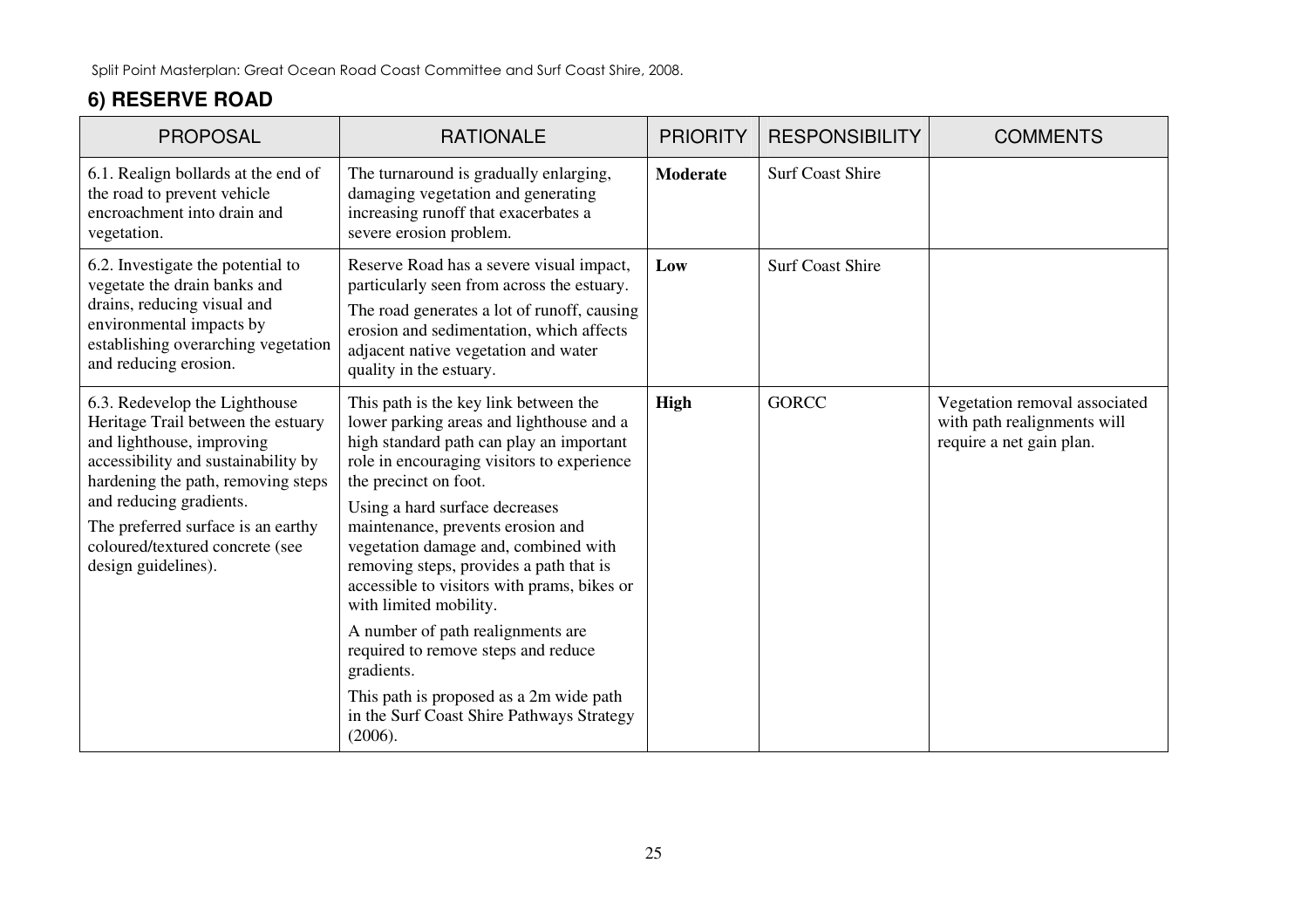### **7) SKATEPARK AREA (AIREYS INLET RESERVE)**

| <b>PROPOSAL</b>                                                                                                                                                                                                                                                                                                                                                   | <b>RATIONALE</b>                                                                                                                                                                                                                                                                                                                                                     | <b>PRIORITY</b> | <b>RESPONSIBILITY</b>                | <b>COMMENTS</b>                                                                                                                                                                        |
|-------------------------------------------------------------------------------------------------------------------------------------------------------------------------------------------------------------------------------------------------------------------------------------------------------------------------------------------------------------------|----------------------------------------------------------------------------------------------------------------------------------------------------------------------------------------------------------------------------------------------------------------------------------------------------------------------------------------------------------------------|-----------------|--------------------------------------|----------------------------------------------------------------------------------------------------------------------------------------------------------------------------------------|
| 7.1. Redevelop the parking area to<br>provide approximately 24 car bays<br>(including new bays on Inlet<br>Crescent facing the skatepark) and<br>5 to 6 long vehicle bays.<br>Create a new exit onto the Great<br>Ocean Road to allow traffic to flow<br>through.<br>Thin out vegetation and design<br>new plantings to slightly increase<br>the site's openness. | Increase parking capacity and improve<br>traffic flow.<br>Accommodate long vehicles (motorhomes<br>and caravans) close to the Great Ocean<br>Road to limit their impact on other parts<br>of the precinct.<br>Retain convenient parking spaces for<br>local users of the reserve.<br>The flow-through design maximises<br>capacity and useability for long vehicles. | High            | <b>Surf Coast Shire</b>              | Redevelopment of the site<br>needs to recognise and protect<br>its value as a focal point for the<br>local community.<br>Detailed design based on layout<br>on Plan 4 is required      |
| 7.2. Provide a safe crossing to the<br>bottom shops and links to the river<br>pathways and Painkalac Wetland<br>Trail and Fairhaven Beach paths.                                                                                                                                                                                                                  | There is currently no safe way for<br>pedestrians to move between the bottom<br>shops and Aireys Inlet Reserve. VicRoads<br>is considering crossing options,<br>incorporating a pedestrian refuge in the<br>Great Ocean Road.<br>The area provides a hub for accessing the<br>precinct and other areas on foot.                                                      | <b>High</b>     | Surf Coast Shire and<br>Vic Roads    |                                                                                                                                                                                        |
| 7.3. Create links to the Painkalac<br>Wetland Trail (to Fairhaven),<br>Lighthouse Heritage Trail and river<br>path.                                                                                                                                                                                                                                               | There are a number of walking and riding<br>opportunities available from the skatepark<br>area but new paths are required to link<br>them all.                                                                                                                                                                                                                       | <b>Moderate</b> | <b>Surf Coast Shire</b>              |                                                                                                                                                                                        |
| 7.4. Update the directional and<br>orientation information in the<br>existing shelter to help visitors<br>comprehend the precinct and<br>encourage them to see the precinct<br>on foot.                                                                                                                                                                           | A lack of directional and orientation<br>information discourages visitors from<br>parking and seeing the precinct on foot.<br>Good visitor information at the skatepark<br>site will enhance the 'hub' role of the site.                                                                                                                                             | <b>Moderate</b> | Surf Coast Shire and<br><b>GORCC</b> | The existing information shelter<br>could be redeveloped to provide<br>recreation and tourism<br>information on the precinct, in<br>addition to the current<br>commercial information. |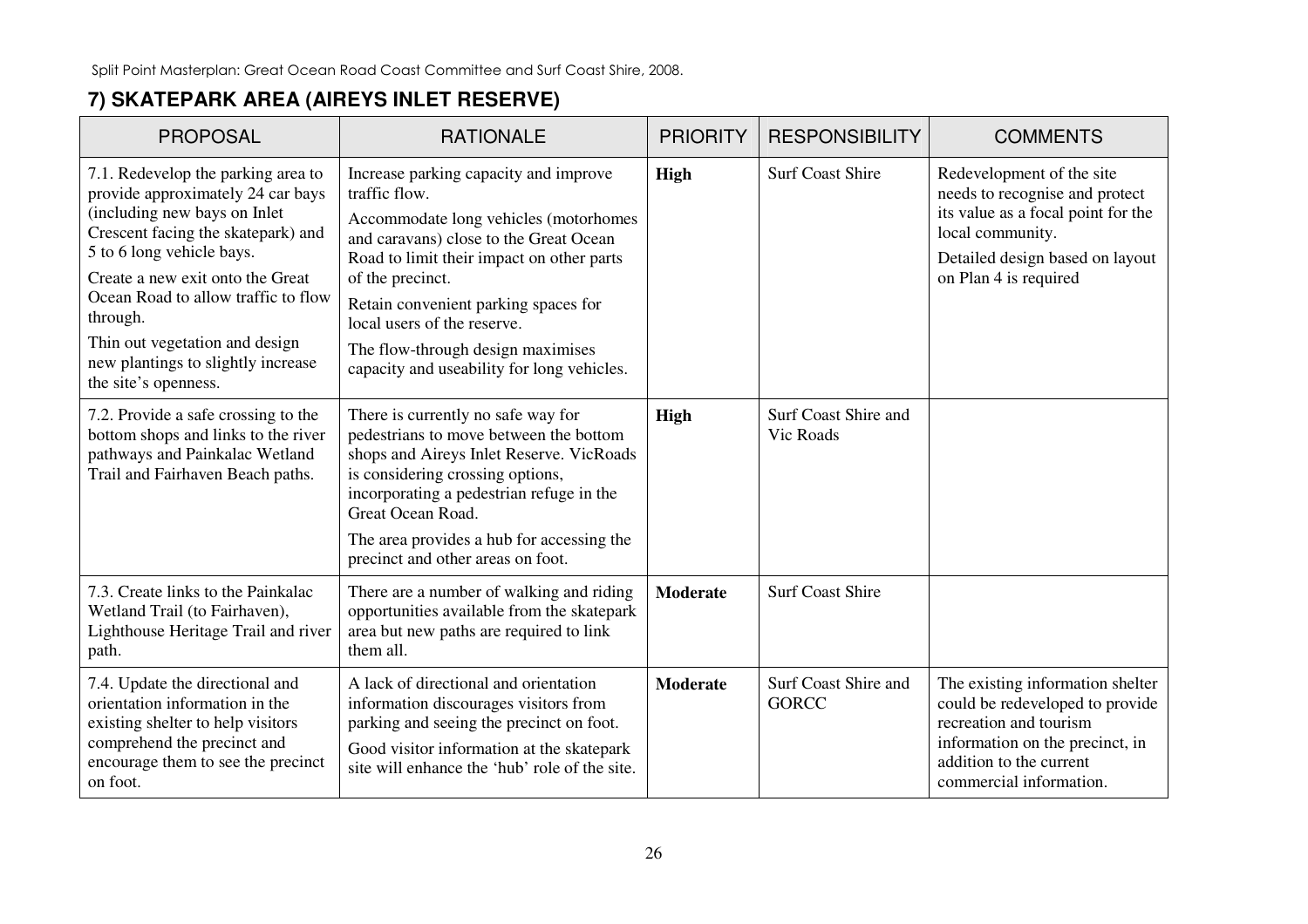## **8) NON SITE-SPECIFIC PROPOSALS**

| <b>PROPOSAL</b>                                                                                                                                                                      | <b>RATIONALE</b>                                                                                                                                                                                                                                                                            | <b>PRIORITY</b> | <b>RESPONSIBILITY</b>   | <b>COMMENTS</b>                                                                                                                                                                                                |
|--------------------------------------------------------------------------------------------------------------------------------------------------------------------------------------|---------------------------------------------------------------------------------------------------------------------------------------------------------------------------------------------------------------------------------------------------------------------------------------------|-----------------|-------------------------|----------------------------------------------------------------------------------------------------------------------------------------------------------------------------------------------------------------|
| 8.1 Prepare a traffic management<br>plan, consistent with the<br>masterplan's traffic and parking<br>objectives.                                                                     | Existing data and strategies may not be<br>adequate to achieve the access, traffic and<br>parking objectives set out in the<br>masterplan.                                                                                                                                                  | <b>High</b>     | <b>Surf Coast Shire</b> | Include collection of data on<br>traffic speeds, volumes, vehicle<br>sizes, parking demand, footpath<br>requirements, sign and other<br>information requirements, etc.                                         |
| 8.2. Conduct a sign audit<br>throughout the precinct to identify<br>opportunities to remove or revamp<br>signs.                                                                      | The precinct is festooned with signs,<br>many of which are superfluous,<br>misleading, substandard or redundant.                                                                                                                                                                            | <b>High</b>     | <b>GORCC</b> and Shire  | See also proposals 1.2 and 7.4<br>The audit will relate to signing<br>objectives in this plan $(2.7)$ .<br>The sign plan will be influenced<br>by the recommendations of the<br>traffic management plan.       |
| 8.3. Develop a sign plan to support<br>the final masterplan, identifying<br>requirements for new signs or<br>changes.<br>Include road line marking in the<br>scope of the sign plan. | Well planned signs can guide and inform<br>visitors in ways that support the broader<br>objectives of the masterplan (e.g.<br>encouraging visitors to park in one<br>location and explore the precinct on foot).<br>By maximising the effectiveness of signs<br>they can be used sparingly. | <b>High</b>     | <b>GORCC</b> and Shire  | The sign plan will identify what<br>signs are needed, where and for<br>what reasons. Sign standards<br>and styles will also be<br>considered.                                                                  |
| 8.4 Develop an interpretation plan<br>for the precinct                                                                                                                               | Well planned interpretation will enrich<br>visitor experiences as well as encouraging<br>visitors to see the precinct on foot, by<br>increasing the attractiveness of the<br>precinct's paths.                                                                                              | Moderate.       | <b>GORCC</b> and Shire  | Focus on interpretation for the<br>upgraded Lighthouse Heritage<br>Trail (and lookouts) and visitor<br>information for the skatepark<br>and Step Beach carparks.                                               |
| 8.5 Work with local environmental<br>groups to continue weed control,<br>vegetation management and fauna<br>conservation activities.                                                 |                                                                                                                                                                                                                                                                                             | Ongoing         | <b>GORCC</b> and Shire  | Activities guided by the<br><b>GORCC</b> Environment and Land<br>Management Plan and Weed<br>Control and Vegetation<br>Management Plan and the<br>Friends of Aireys Inlet Coastal<br>Reserves Weed Action Plan |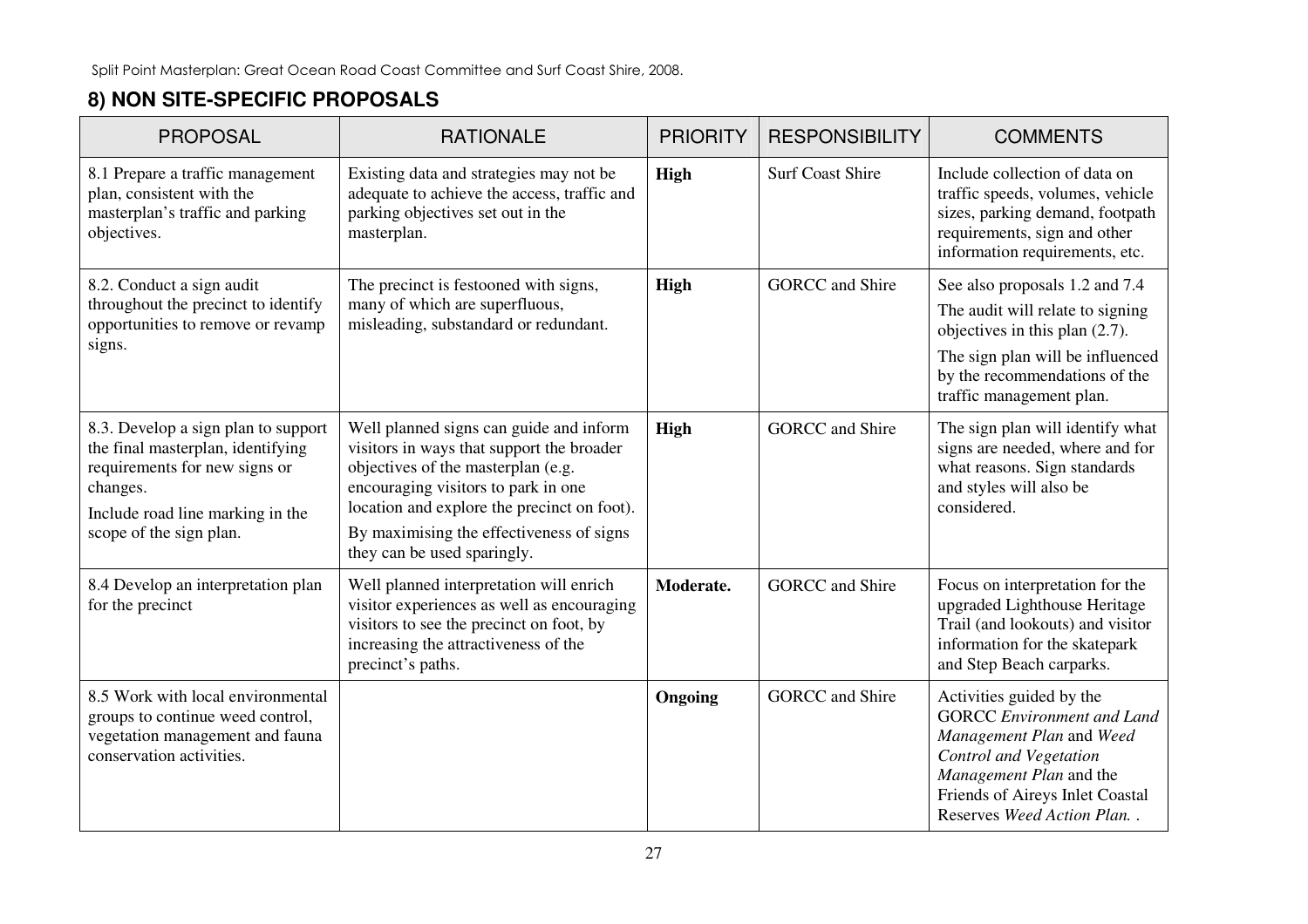| 8.6 Review off-site information<br>available to precinct visitors<br>(tourist information) and initiate<br>revisions aimed at supporting the | Influencing visitor expectations before<br>they visit the precinct may enhance the<br>quality of their visit, e.g. by encouraging<br>them to explore the precinct on foot. |  | Includes web-based and print-<br>based information. |
|----------------------------------------------------------------------------------------------------------------------------------------------|----------------------------------------------------------------------------------------------------------------------------------------------------------------------------|--|-----------------------------------------------------|
| objectives of the masterplan.                                                                                                                |                                                                                                                                                                            |  |                                                     |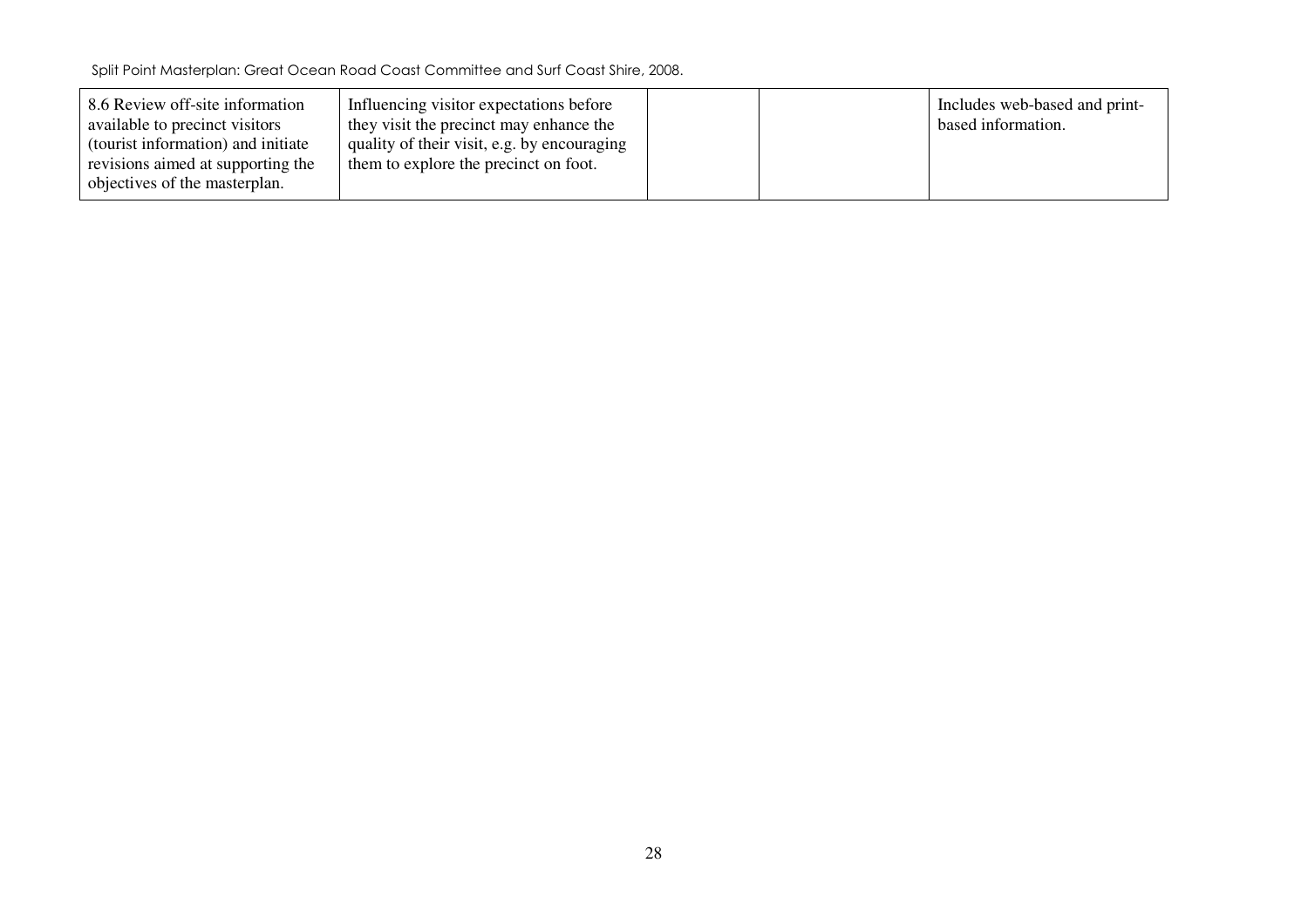## 4. PLANS

The following plans illustrate the proposals listed above.

Plan 1: **Whole Precinct Masterplan** shows the precinct as a whole.

Plan 2: **Federal Street** shows the Federal Street and Step Beach Carpark area..

Plan 3: **Reserve Road** shows Reserve Road, the lighthouse and the Eagle Rock lookouts.

Plan 4: **Inlet Crescent** shows Inlet Crescent, the Skatepark Carpark and the interface with the bottom shops.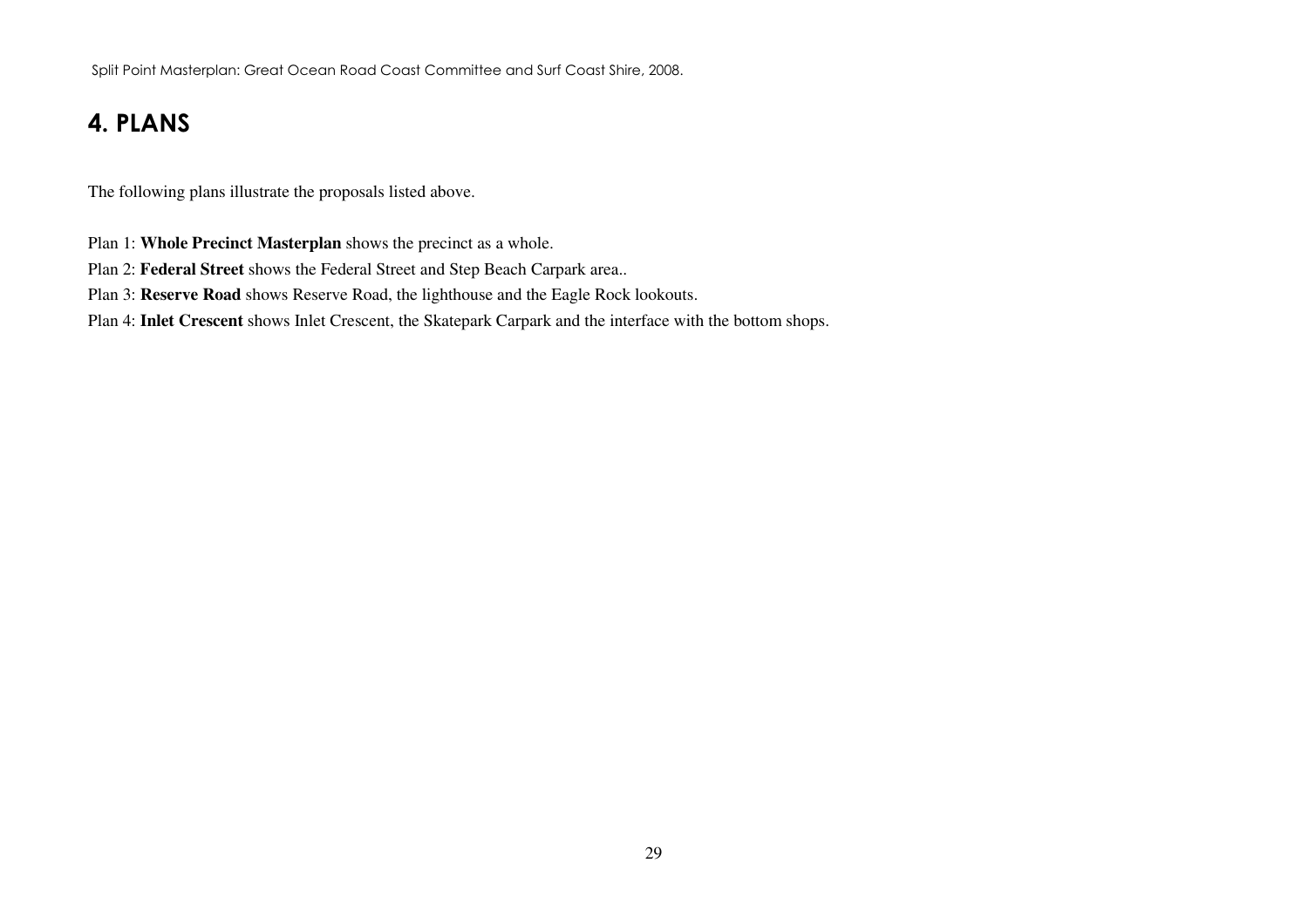REDEVELOP SKATEPARK CARPARK MAXIMISE CAPACITY FOR CARS AND LONG VEHICLES. IMPROVE TRAFFIC FLOW. RETAIN GRASSY OPEN SPACE & ALL OTHER FACILITIES. REDUCE DENSITY OF VEGETATION. USE LOCAL PLANT SPECIES. EXPAND SCOPE OF VISITOR INFORMATION.

**UPGRADE & EXTEND LIGHTHOUSE HERITAGE TRAIL** LINK TO BOTTOM SHOPS LINK TO FAIRHAVEN

**REMOVE GRASS ALONG ESTUARY** VERGE AND REVEGETATE USING LOCAL WETLAND SPECIES

**REDEVELOP PARKING AREA & PATHS** REMOVE PARKING FROM MIDDEN CREATE RIGHT ANGLE PARKING SET **BACK FROM ESTUARY** CREATE HARDENED ESTUARY ACCESS **RAMP** STABILISE ERODING DUNE

**REDEVELOP PATH ON HILL TO** IMPROVE ACCESSIBILITY AND **SUSTAINABILITY REMOVE ALL STEPS** USE EARTHY COLOURED CONCRETE OR CEMENT STABILISED GRAVEL



1 LONG VEHICLE BAY REHABILITATE CLIFFTOP AREA PROVIDE PATH & MARINE SANCTUARY INFORMATION

PROVIDE LIGHT COLOURED PATHWAY ALONG ROAD PAVEMENT. PLANT NATIVE VEGETATION AND EMBED LOCAL ROCK ALONG VERGE TO **DISCOURAGE PARKING** 

#### **IMPROVE LIGHTHOUSE SURROUNDS**

**IMPROVE PATHS** ESTABLISH GRASSY SURROUNDS REHABILITATE ADJACENT DENUDED AREAS RETAIN DISABLED PARKING BAY (1)

#### REDEVELOP CIRCUIT PATH TO

IMPROVE ACCESSIBILITY AND **SUSTAINABILITY** REALIGN TO AVOID STEEP GRADES & REMOVE STEPS REHABILITATE DISUSED SECTIONS

REPLACE EXISTING LOOKOUTS WITH NEW STRUCTURES INTERPRET EAGLE ROCK MARINE SANCTUARY

#### Split Point Precinct Masterplan 2008

A joint planning project by the Great Ocean Road Coast Committee and Surf Coast Shire

#### **PLAN 1: WHOLE PRECINCT MASTERPLAN**



٠

PLAN<sub>1</sub> **WHOLE PRECINCT**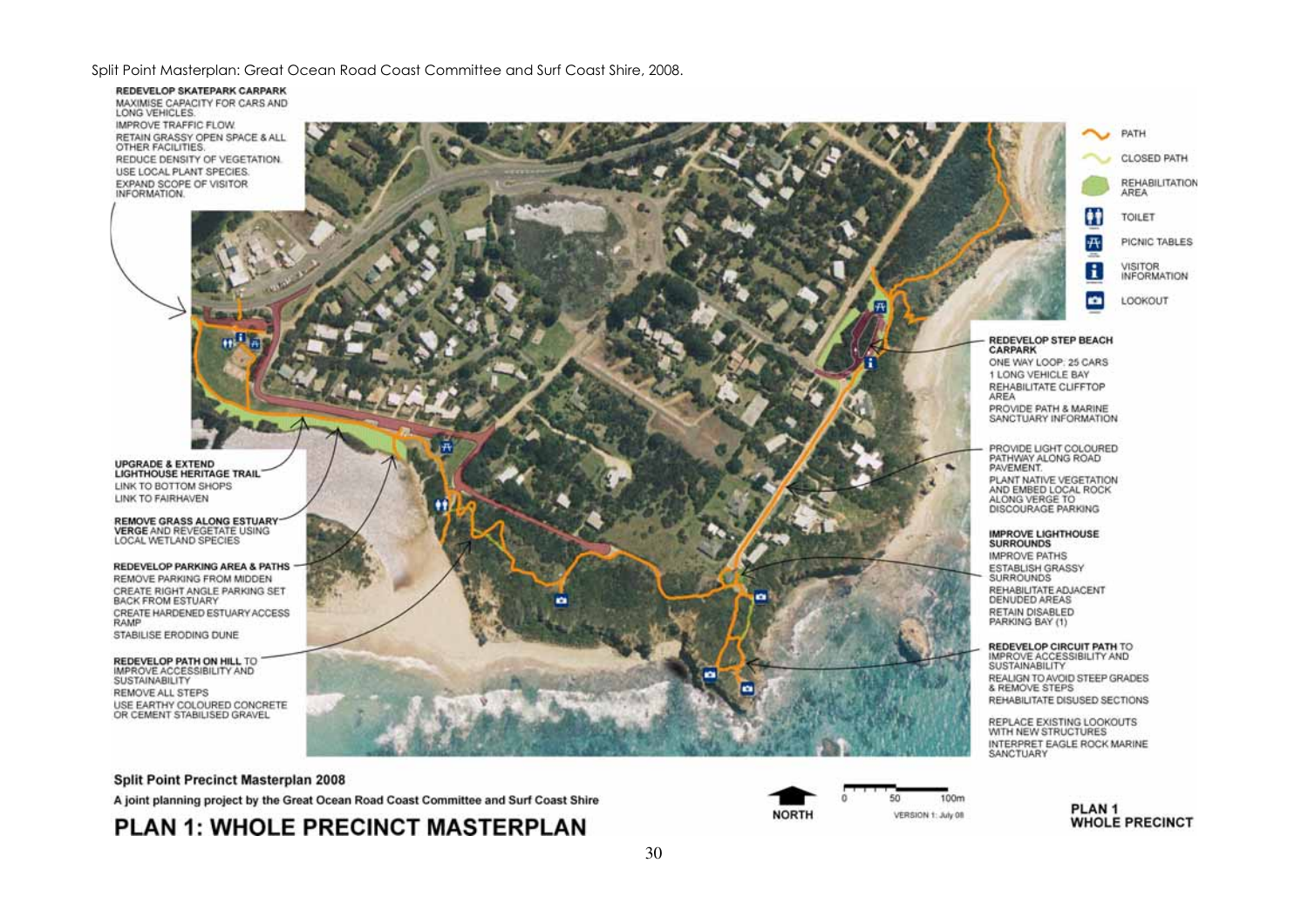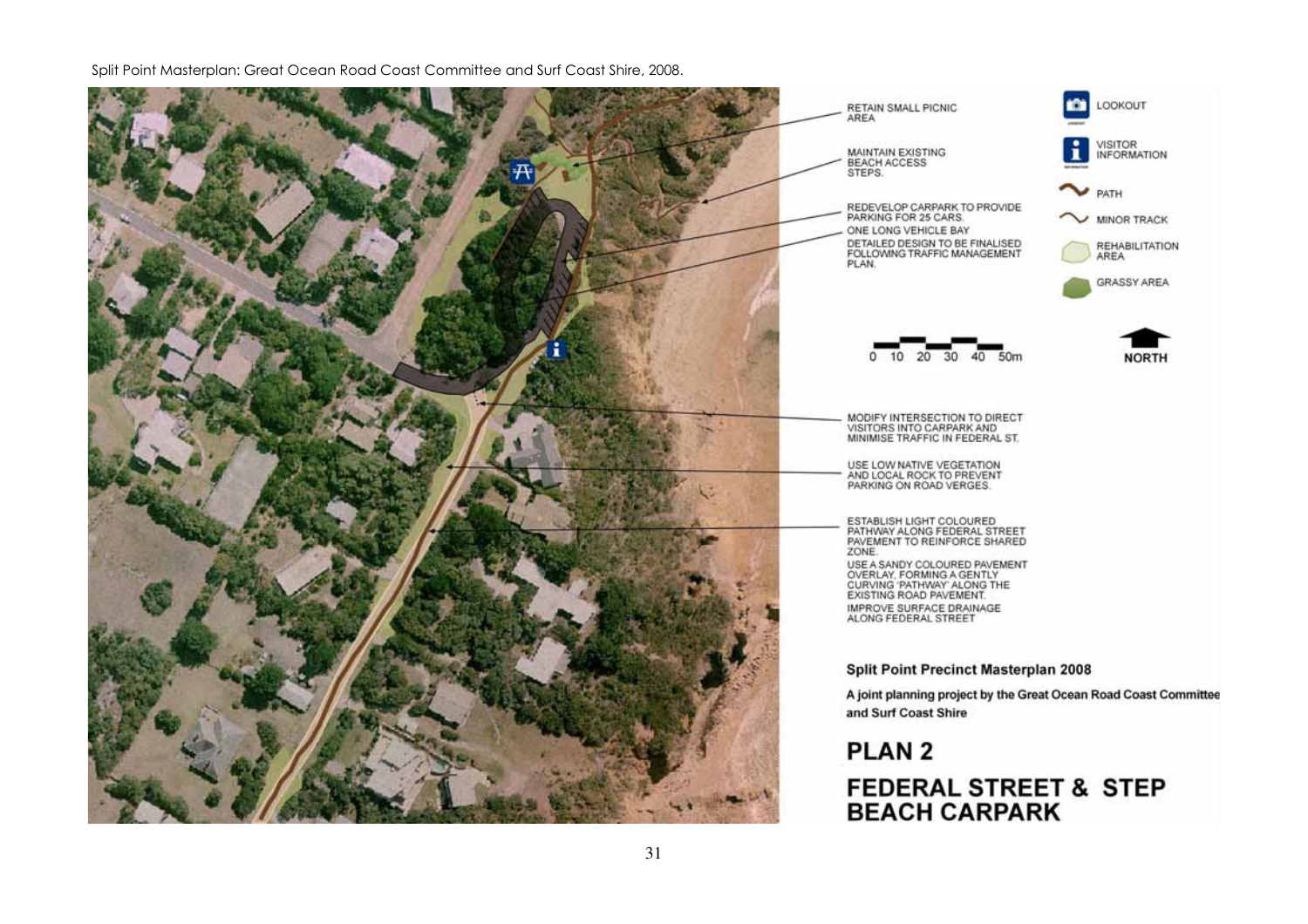

A joint planning project by the Great Ocean Road Coast Committee and Surf Coast Shire

#### PLAN 3 - RESERVE ROAD, LIGHTHOUSE AND SPLIT POINT



20

 $\Omega$ 10

VERSION 1: Jan 08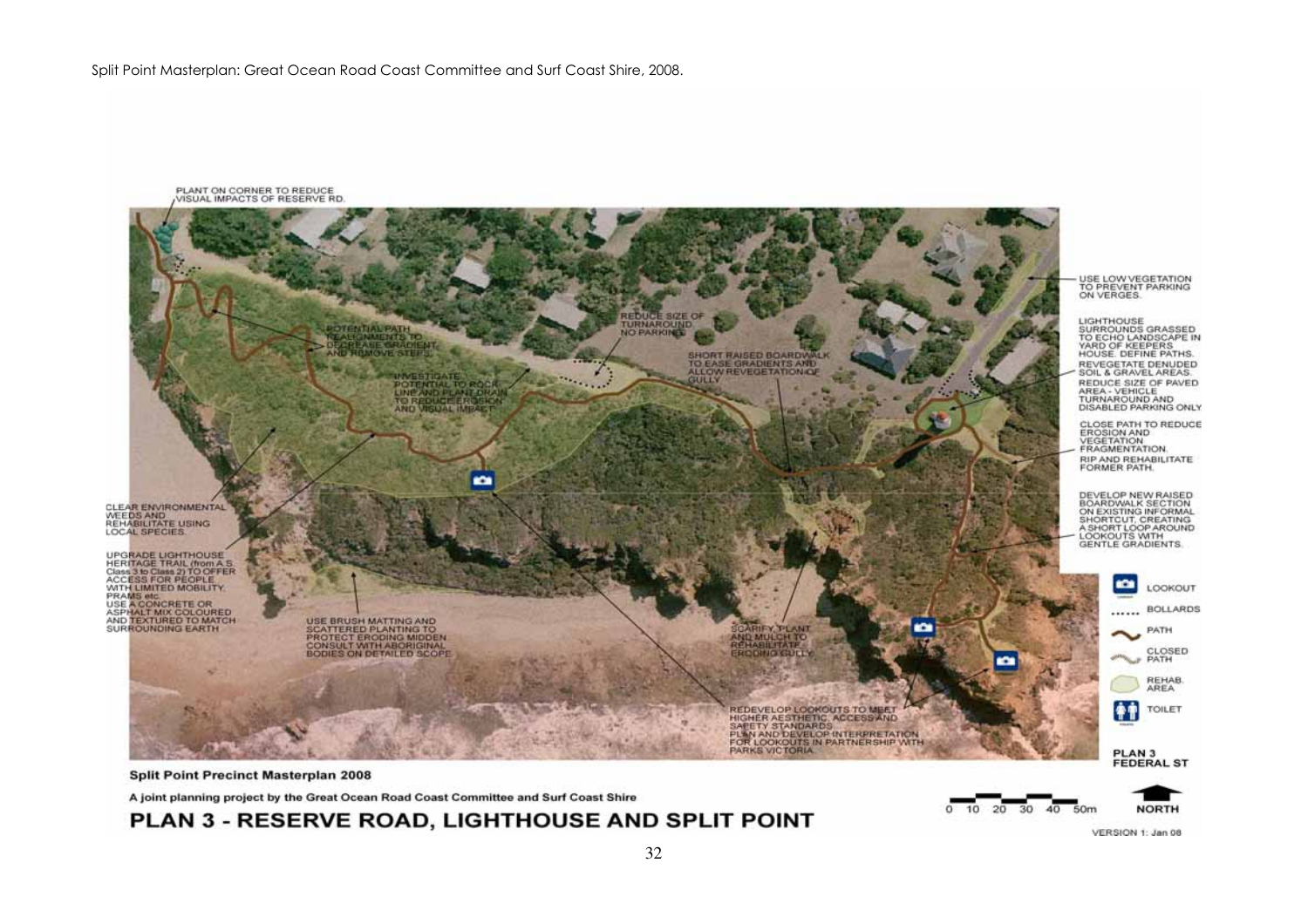

PLAN<sub>4</sub> **INLET CRESCENT** 

LOOKOUT

PATH

CLOSED

REHAB. AREA

TOILET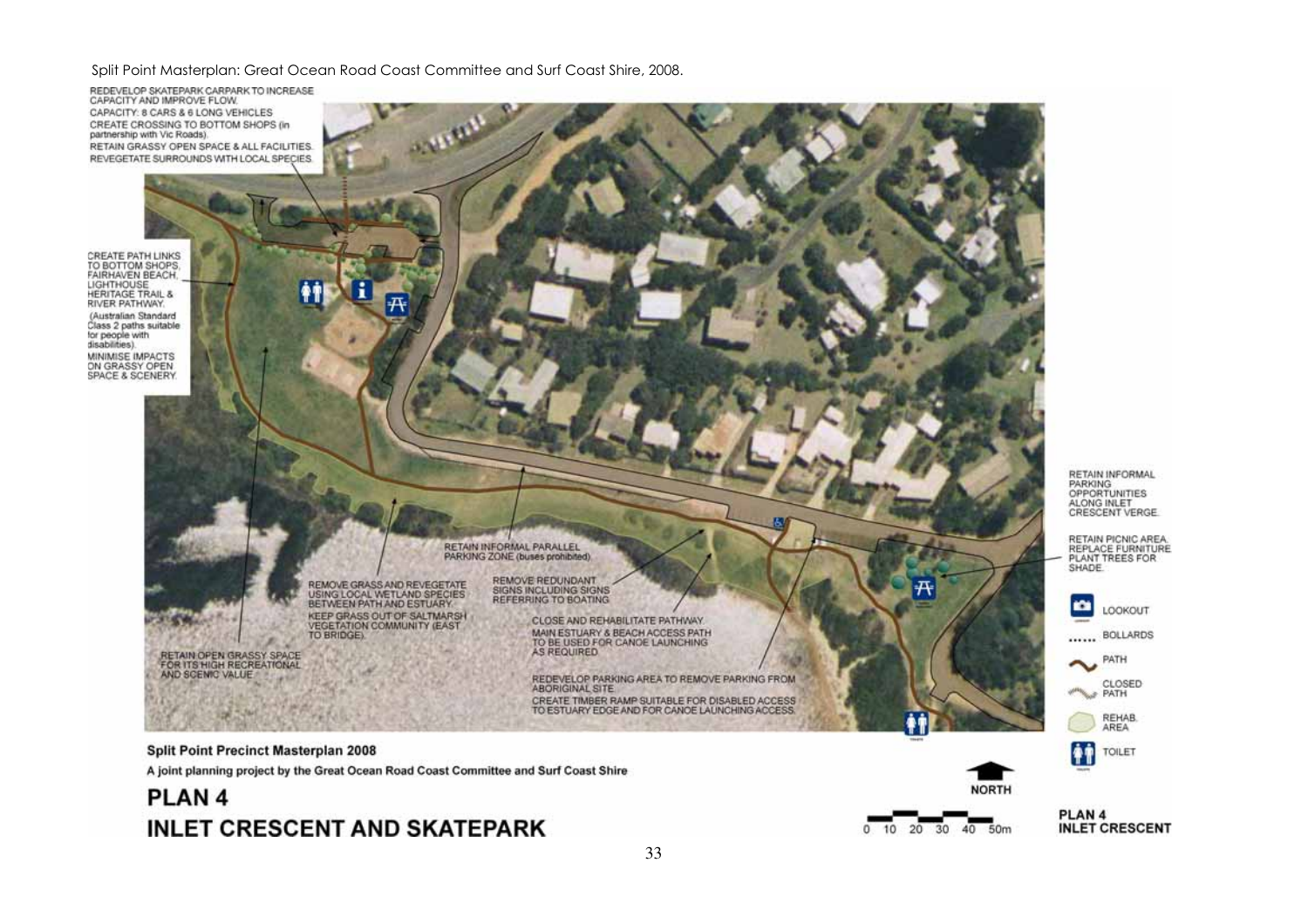## **APPENDIX**

## **1) DESIGN DETAILS, GUIDELINES AND STANDARDS**

#### **Lookouts**



A1. above and A2. below: lookouts and boardwalks can be designed to pick up on the textures, colours and shapes of the surrounding natural landscape, celebrating local character. They must also meet basic needs for safety, comfort, shelter, views, and accessibility.

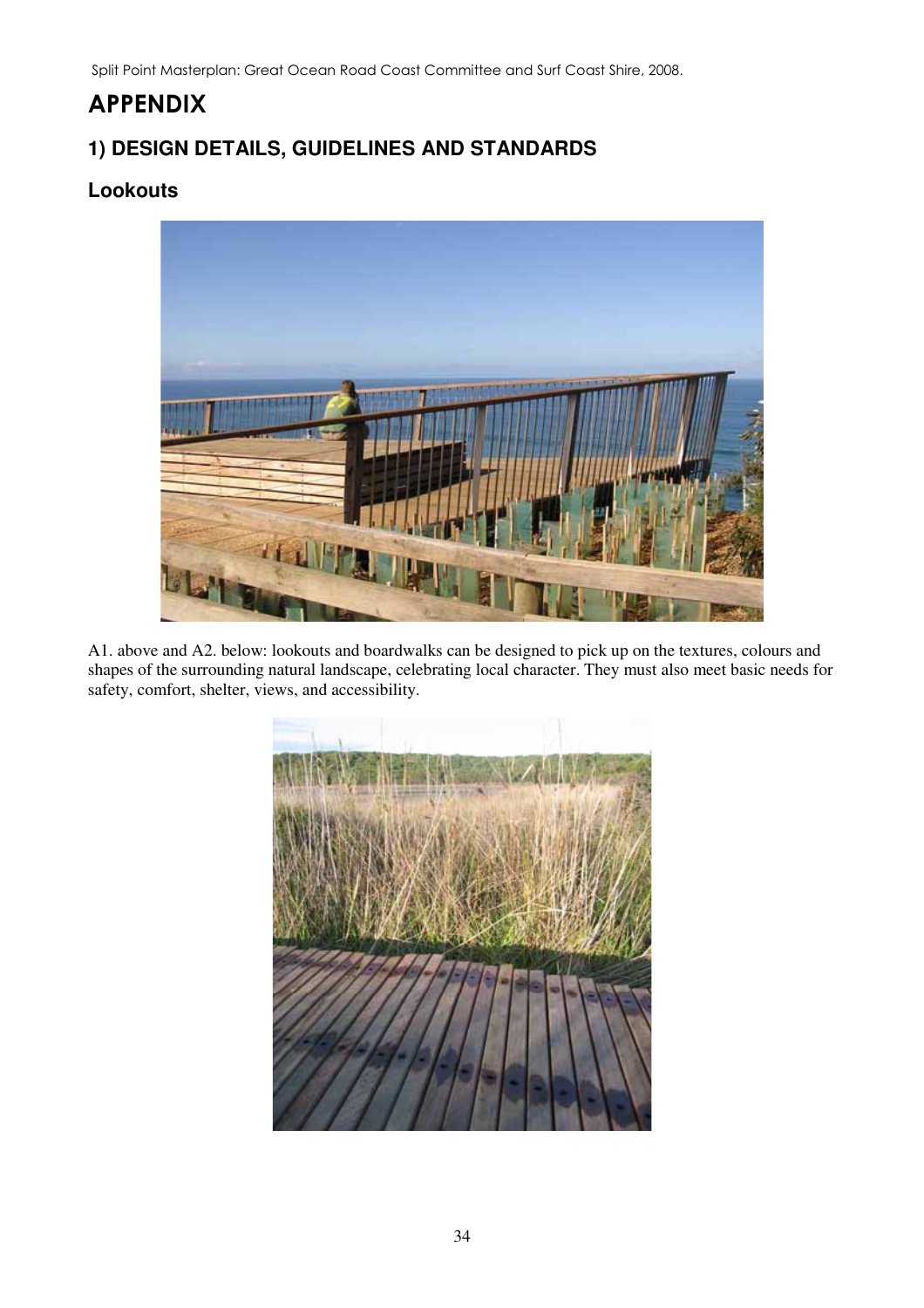#### **Roads and paths**



A3. above: this photo shows an existing black asphalt pavement covered with a sandy coloured and textured coating. A coating like this would make Federal Street less 'road-like'.

A4. below: concrete paths can retain much of the aesthetic appeal of unsealed paths by using earthy colours and aggregates and soft edges, with accessibility and sustainability advantages.

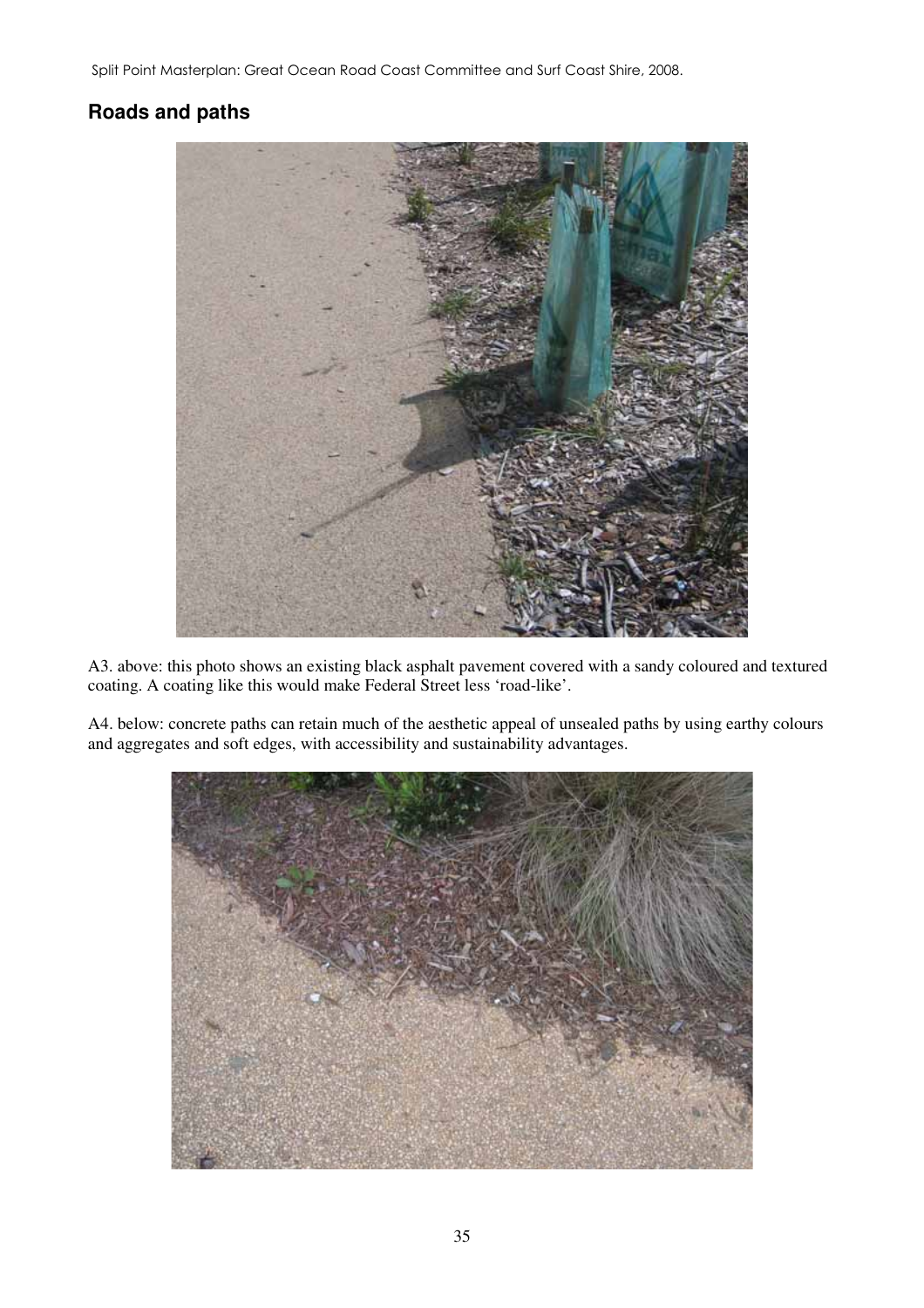#### **Parking areas and vehicle barriers**



A5. above: defined right-angle parking bays like these, facing the estuary (but gravel surfaced), can be created at Inlet Crescent to increase parking capacity but decrease the visual and environmental impacts of parked cars. Barriers are kept low and unobtrusive.